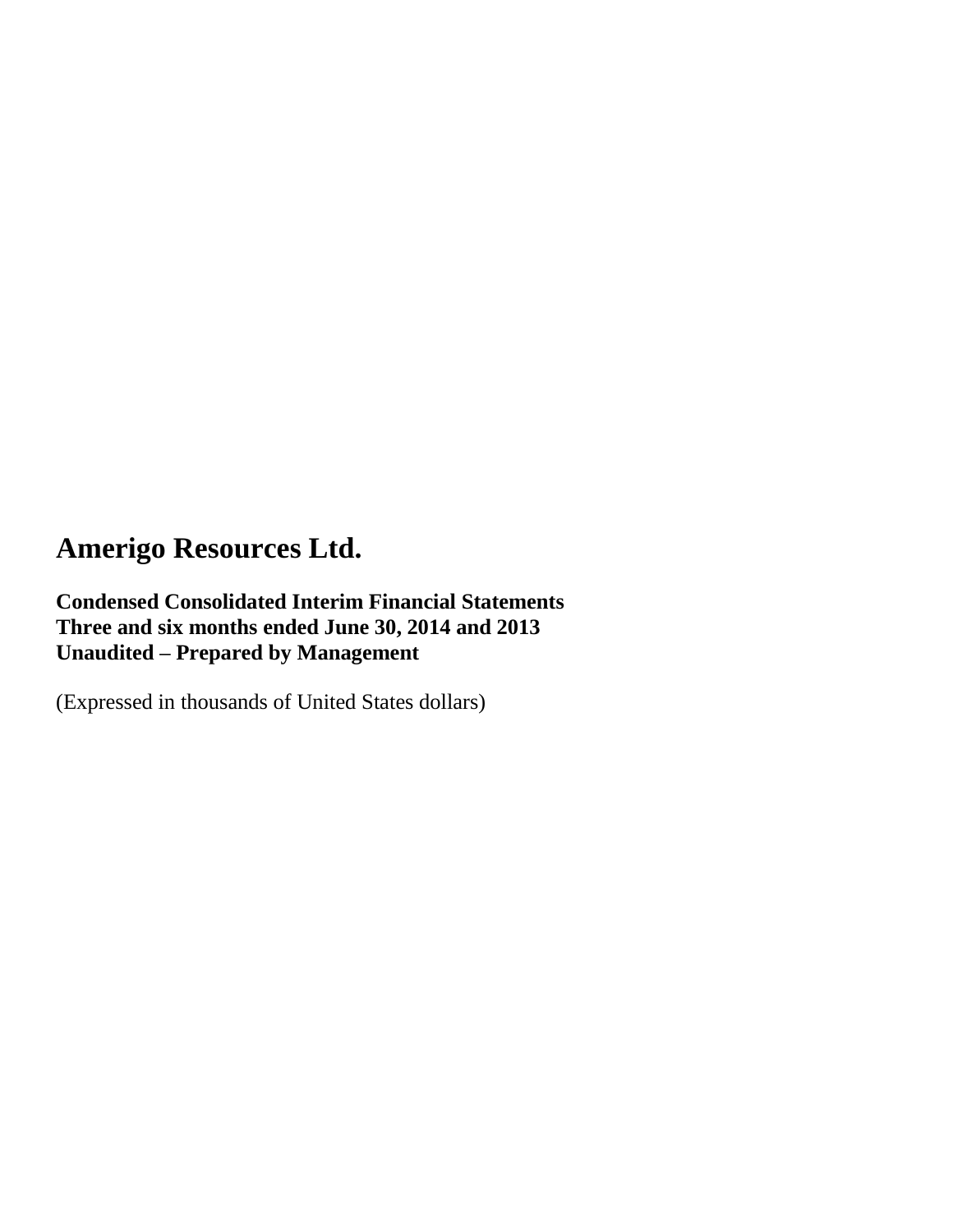Condensed Consolidated Interim Statements of Financial Position - Unaudited

### (expressed in thousands of United States dollars)

|                                      |                | June 30, | December 31, |
|--------------------------------------|----------------|----------|--------------|
|                                      |                | 2014     | 2013         |
|                                      | <b>Notes</b>   | \$       | \$           |
| <b>Assets</b>                        |                |          |              |
| <b>Current assets</b>                |                |          |              |
| Cash and cash equivalents            |                | 7,265    | 13,148       |
| Trade and other receivables          |                | 10,856   | 13,035       |
| Prepaid expenses                     |                | 463      | 319          |
| Inventories                          | 5              | 10,536   | 11,481       |
|                                      |                | 29,120   | 37,983       |
| <b>Non-current assets</b>            |                |          |              |
| Investments                          | 6              | 3,505    | 3,207        |
| Exploration and evaluation assets    | 3, 4, 7        |          | 21,375       |
| Property, plant and equipment        | $8\,$          | 128,109  | 116,601      |
| Intangible assets                    | 9              | 5,638    | 5,903        |
| Other non-current assets             |                | 1,108    | 1,040        |
| <b>Total assets</b>                  |                | 167,480  | 186,109      |
|                                      |                |          |              |
| <b>Liabilities</b>                   |                |          |              |
| <b>Current liabilities</b>           |                |          |              |
| Trade and other payables             |                | 15,356   | 20,493       |
| El Teniente royalties payable        | $\overline{2}$ | 8,314    | 13,142       |
| Current income tax liabilities       |                | 233      | 721          |
| Royalties to related parties         | 3, 4, 11       | 863      | 655          |
|                                      |                | 24,766   | 35,011       |
| <b>Non-current liabilities</b>       |                |          |              |
| Severance provisions                 | 3, 4           | 1,406    | 3,611        |
| Royalties to related parties         | 3, 4, 11       | 12,141   | 4,224        |
| Asset retirement obligation          | 3, 4           |          | 7,295        |
| Deferred income tax liability        |                | 14,947   | 14,229       |
| Other non-current liabilities        |                | 113      |              |
| <b>Total liabilities</b>             |                | 53,373   | 64,370       |
|                                      |                |          |              |
| <b>Equity</b>                        | 12             |          |              |
| Share Capital                        |                | 78,057   | 77,514       |
| Other reserves                       |                | 6,878    | 6,577        |
| Retained earnings                    |                | 30,796   | 39,475       |
| Accumulated other comprehensive loss |                | (1,624)  | (1,827)      |
| Total equity                         |                | 114,107  | 121,739      |
| <b>Total equity and liabilities</b>  |                | 167,480  | 186,109      |
| <b>Commitments</b>                   | 18             |          |              |
| <b>Subsequent events</b>             | 19             |          |              |

The accompanying notes are an integral part of these condensed consolidated interim financial statements.

### **Approved by the Board of Directors**

Director Director Director

"Robert Gayton" "George Ireland"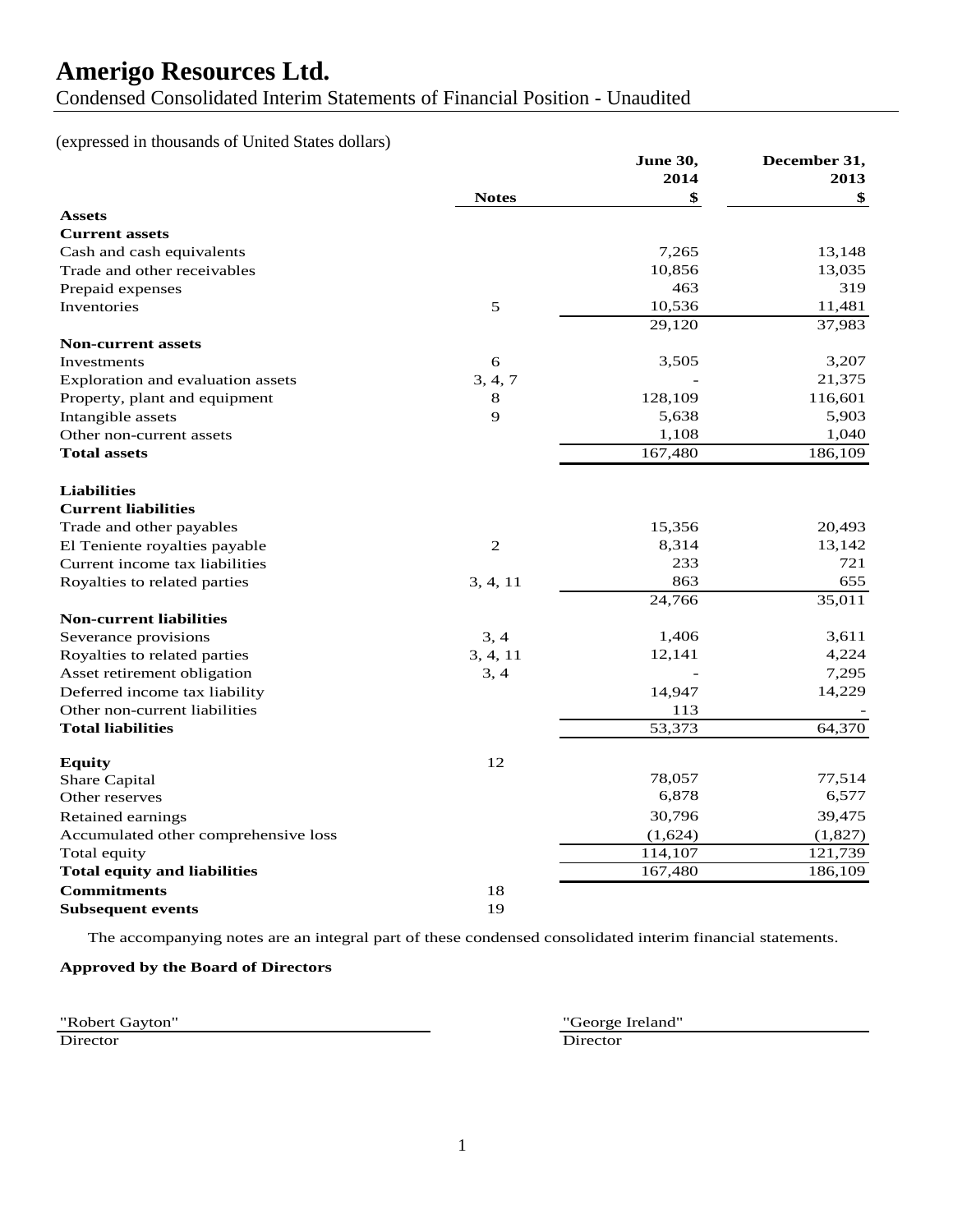Condensed Consolidated Interim Statements of Comprehensive (Loss) Income - Unaudited

(expressed in thousands of United States dollars, except share and per share amounts)

|                                                                  |              | Three months ended June 30, |             | Six months ended June 30, |             |
|------------------------------------------------------------------|--------------|-----------------------------|-------------|---------------------------|-------------|
|                                                                  | <b>Notes</b> | 2014                        | 2013        | 2014                      | 2013        |
|                                                                  |              | \$                          | \$          | \$                        | \$          |
| <b>Revenue</b>                                                   |              | 27,325                      | 31,446      | 59,695                    | 74,607      |
| <b>Cost of sales</b>                                             | 3, 4, 14     | 26,127                      | 31,203      | 57,833                    | 69,240      |
| Gross profit (loss)                                              |              | 1,198                       | 243         | 1,862                     | 5,367       |
| Other expenses                                                   |              |                             |             |                           |             |
| Loss from change in estimates                                    | 3, 4         | 8,066                       |             | 8,066                     |             |
| General and administration                                       | 14           | 1,320                       | 274         | 2,322                     | 1,186       |
| Other (gains) expenses                                           | 16           | (365)                       | 902         | (642)                     | 693         |
|                                                                  |              | 9,021                       | 1,176       | 9,746                     | 1,879       |
| <b>Operating (loss) profit</b>                                   |              | (7, 823)                    | (933)       | (7, 884)                  | 3,488       |
| Finance expense                                                  | 15           | 95                          | 114         | 244                       | 299         |
|                                                                  |              | 95                          | 114         | 244                       | 299         |
| (Loss) profit before tax                                         |              | (7,918)                     | (1,047)     | (8, 128)                  | 3,189       |
| Income tax expense                                               | 3, 4         | 372                         | (210)       | 551                       | 788         |
| Net (loss) profit                                                |              | (8,290)                     | (837)       | (8,679)                   | 2,401       |
| Other comprehensive income (loss), net of tax                    |              |                             |             |                           |             |
| Items that may be reclassified subsequently to net income (loss) |              |                             |             |                           |             |
| Severance provision                                              |              | 127                         |             | (52)                      |             |
| Cumulative translation adjustment                                |              | (211)                       | (8, 828)    | (43)                      | (6,628)     |
| Unrealized gains (losses) on investments                         | 6            | 409                         | (1,782)     | 298                       | (1,074)     |
| Other comprehensive income (loss), net of tax                    |              | $\overline{325}$            | (10,610)    | 203                       | (7,702)     |
| <b>Comprehensive loss</b>                                        |              | (7,965)                     | (11, 447)   | (8, 476)                  | (5,301)     |
| Weghted average number of shares<br>outstanding, basic           |              | 173,185,536                 | 172,290,344 | 172,810,869               | 172,290,344 |
| Weighted average number of shares                                |              |                             |             |                           |             |
| outstanding, diluted                                             |              | 173,185,536                 | 172,290,344 | 172,810,869               | 172,896,866 |
| (Loss) earnings per share                                        |              |                             |             |                           |             |
| <b>Basic</b>                                                     |              | (0.05)                      | (0.01)      | (0.05)                    | 0.01        |
| Diluted                                                          |              | (0.05)                      | (0.01)      | (0.05)                    | 0.01        |

The accompanying notes are an integral part of these condensed consolidated interim financial statements.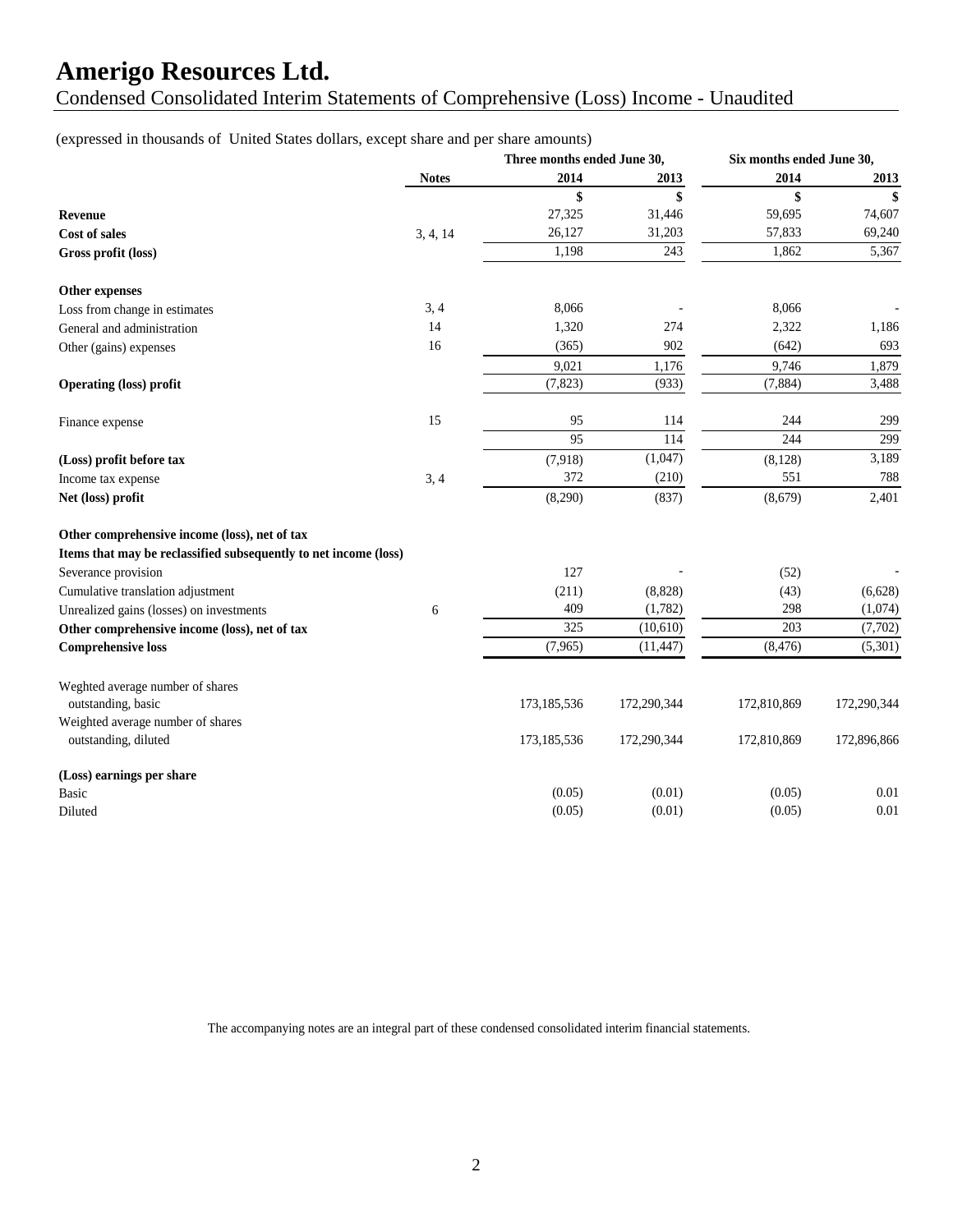Condensed Consolidated Interim Statements of Cash Flows - Unaudited

### (expressed in thousands of United States dollars)

|                                                       |         | Three months ended June 30, |         | Six months ended June 30, |  |
|-------------------------------------------------------|---------|-----------------------------|---------|---------------------------|--|
|                                                       | 2014    | 2013                        | 2014    | 2013                      |  |
|                                                       | \$      | \$                          | \$      | \$                        |  |
| <b>Cash flows from operating activities</b>           |         |                             |         |                           |  |
| Net (loss) profit                                     | (8,290) | (837)                       | (8,679) | 2,401                     |  |
| Adjustment for items not affecting cash:              |         |                             |         |                           |  |
| Depreciation and amortization                         | 2,669   | 4,462                       | 7,407   | 8,623                     |  |
| Deferred income tax expense                           | 834     | 49                          | 718     | 47                        |  |
| Loss from change in estimates                         | 5,629   |                             | 5,629   |                           |  |
| Unrealized foreign exchange (gain) expense            | (199)   | 734                         | 74      | 892                       |  |
| Accretion                                             | 204     | (360)                       | 192     | (373)                     |  |
| Share-based payments                                  | 387     | 21                          | 387     | 52                        |  |
| Other                                                 | 239     | 73                          | 248     | (165)                     |  |
|                                                       | 1,473   | 4,142                       | 5,976   | 11,477                    |  |
| Changes in non-cash working capital                   |         |                             |         |                           |  |
| Trade, other receivables and advances                 | 3,615   | (1,934)                     | 1,973   | (1,264)                   |  |
| Inventories                                           | (52)    | (1,182)                     | 889     | (49)                      |  |
| Trade and other payables                              | (2,407) | (321)                       | (4,104) | (327)                     |  |
| El Teniente royalty payables                          | (1,020) | (5,414)                     | (4,827) | (5,933)                   |  |
|                                                       | 1,609   | (4,709)                     | (93)    | 3,904                     |  |
| Payment of long-term employee benefits                |         | (55)                        |         | (465)                     |  |
| Net cash from operating activities                    | 1,609   | (4,764)                     | (93)    | 3,439                     |  |
| <b>Cash flows from investing activities</b>           |         |                             |         |                           |  |
| Purchase of plant and equipment and evaluation assets | (2,723) | (3,676)                     | (6,125) | (7, 321)                  |  |
| Proceeds from the sale of plant and equipment         | 106     |                             | 106     |                           |  |
| Net cash from investing activities                    | (2,617) | (3,676)                     | (6,019) | (7, 321)                  |  |
| <b>Cash flows from financing activities</b>           |         |                             |         |                           |  |
| Exercise of share purchase options                    | 157     |                             | 255     |                           |  |
| Repayments, net of cash proceeds                      |         | (993)                       |         | (1, 497)                  |  |
| Net cash from financing activities                    | 157     | (993)                       | 255     | (1, 497)                  |  |
| Net decrease in cash and cash equivalents             | (851)   | (9, 433)                    | (5,857) | (5,379)                   |  |
| Effect of exchange rate changes on cash               | (26)    | 34                          | (26)    | 10                        |  |
| Cash and cash equivalents - Beginning of period       | 8,142   | 13,280                      | 13,148  | 9,250                     |  |
| Cash and cash equivalents - End of period             | 7,265   | 3,881                       | 7,265   | 3,881                     |  |

**Supplementary cash flow information (Note 17)**

The accompanying notes are an integral part of these condensed consolidated interim financial statements.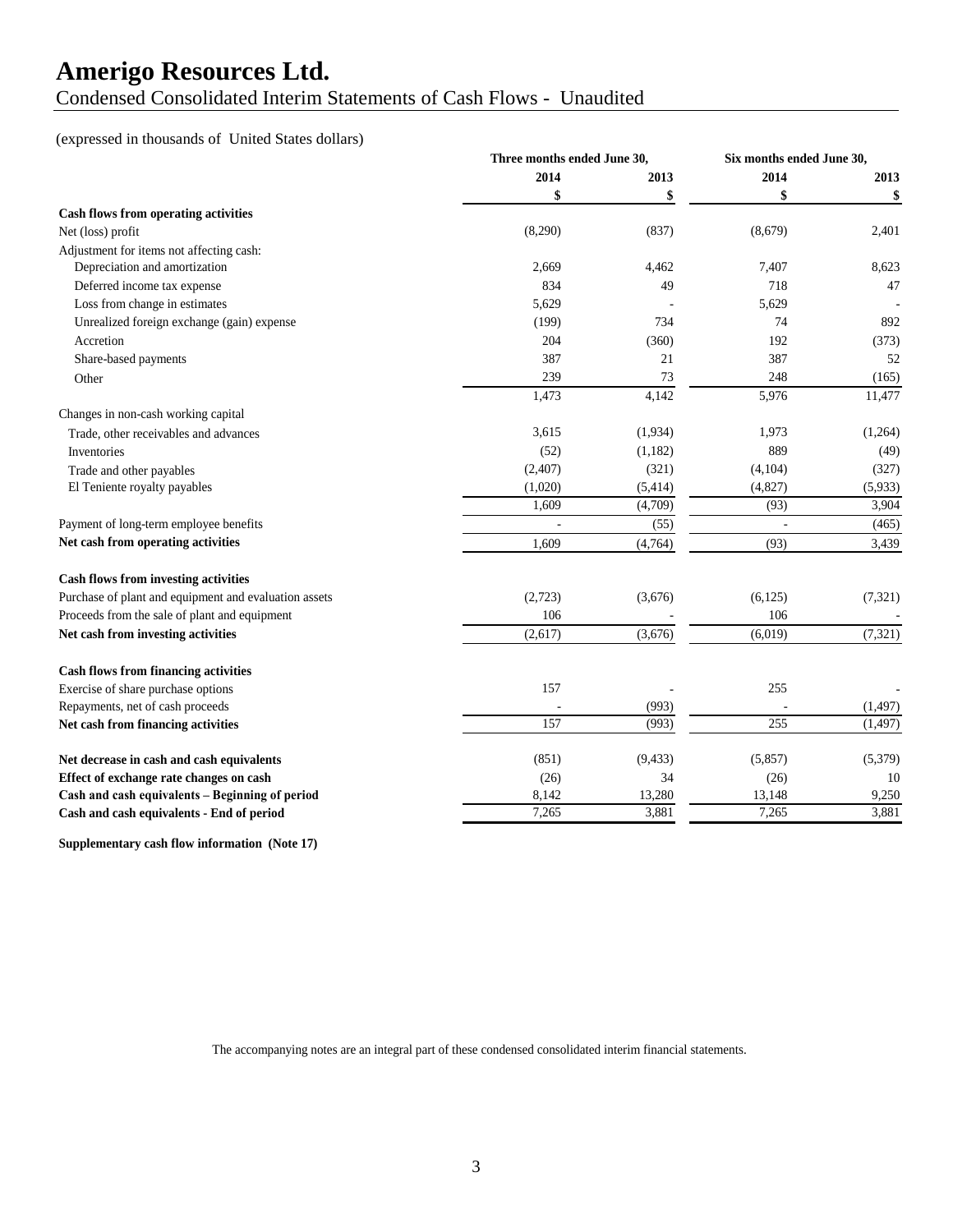Condensed Consolidated Interim Statements of Changes in Equity - Unaudited

(expressed in thousands of United States dollars, except share amounts)

|                                    | Share capital       |               |                   |                                                               |                             |                     |
|------------------------------------|---------------------|---------------|-------------------|---------------------------------------------------------------|-----------------------------|---------------------|
|                                    | Number of<br>shares | <b>Amount</b> | Other<br>reserves | <b>Accumulated</b><br>other<br>comprehensive<br>(loss) income | <b>Retained</b><br>earnings | <b>Total equity</b> |
|                                    |                     | \$            | \$                | \$                                                            | \$                          | \$                  |
| Balance January 1, 2013            | 172,290,344         | 77,514        | 6,525             | 9,677                                                         | 38,482                      | 132,198             |
| Share based payments               |                     |               | 52                |                                                               |                             | 52                  |
| Cumulative translation adjustment  |                     |               |                   | (6,628)                                                       |                             | (6,628)             |
| Unrealized losses on investments   |                     |               |                   | (1,074)                                                       |                             | (1,074)             |
| Net earnings                       |                     |               |                   |                                                               | 2,401                       | 2,401               |
| Balance June 30, 2013              | 172,290,344         | 77,514        | 6,577             | 1,975                                                         | 40,883                      | 126,949             |
| Cumulative translation adjustment  |                     |               |                   | (3,985)                                                       |                             | (3,985)             |
| Unrealized gains on investments    |                     |               |                   | 183                                                           |                             | 183                 |
| Net loss                           |                     |               |                   |                                                               | (1,408)                     | (1, 408)            |
| Balance December 31, 2013          | 172,290,344         | 77,514        | 6,577             | (1,827)                                                       | 39,475                      | 121,739             |
| Balance January 1, 2014            | 172,290,344         | 77,514        | 6,577             | (1,827)                                                       | 39,475                      | 121,739             |
| Share based payments               |                     |               | 387               |                                                               |                             | 387                 |
| Exercise of share purchase options | 900,000             | 341           | (86)              |                                                               |                             | 255                 |
| Compensation settled with shares   | 462,500             | 202           |                   |                                                               |                             | 202                 |
| Cumulative translation adjustment  |                     |               |                   | (43)                                                          |                             | (43)                |
| Unrealized gains on investments    |                     |               |                   | 298                                                           |                             | 298                 |
| Severance provision                |                     |               |                   | (52)                                                          |                             | (52)                |
| Net loss                           |                     |               |                   |                                                               | (8,679)                     | (8,679)             |
| Balance June 30, 2014              | 173,652,844         | 78,057        | 6,878             | (1,624)                                                       | 30,796                      | 114,107             |

The accompanying notes are an integral part of these condensed consolidated interim financial statements.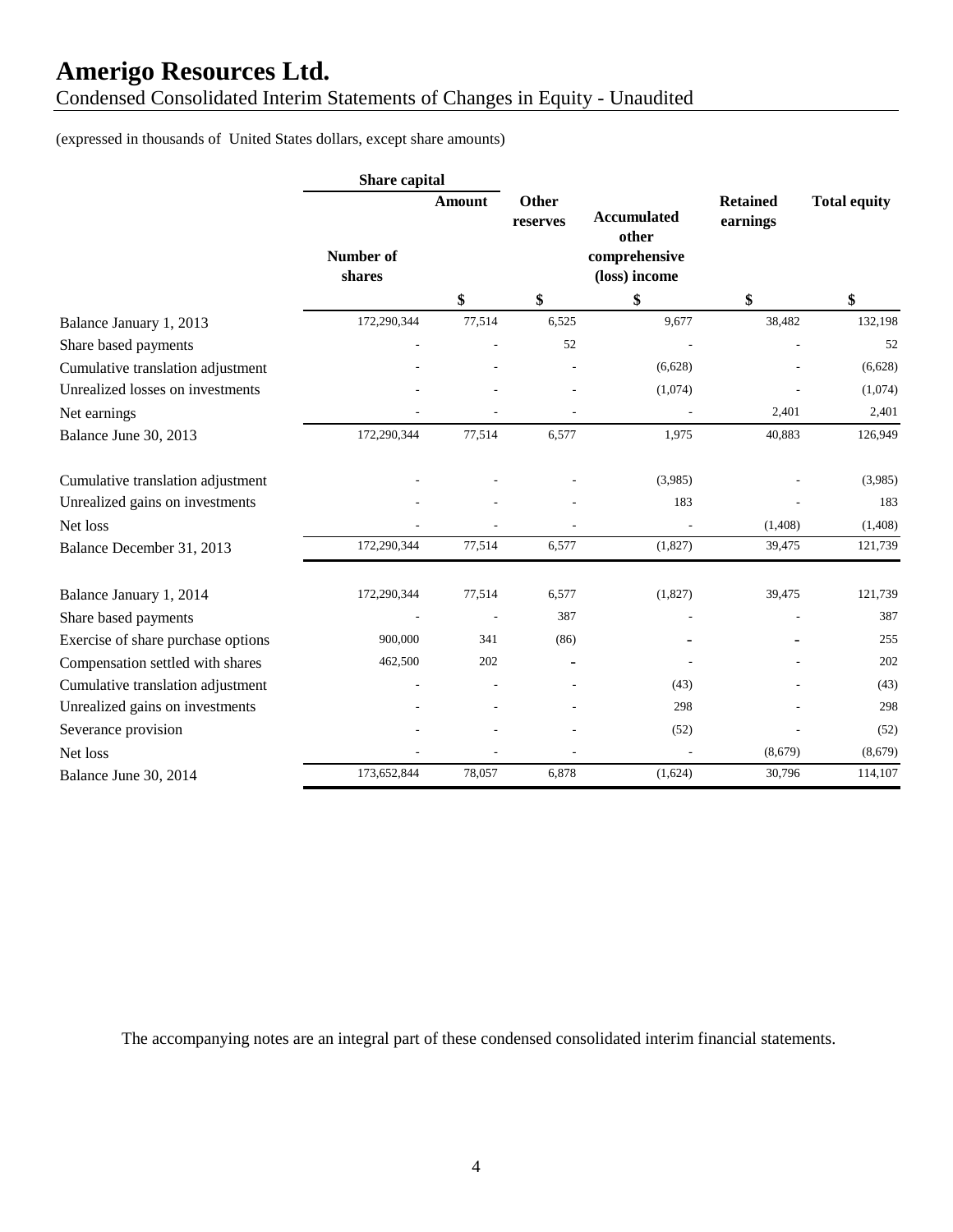(tabular amounts expressed in thousands of United States dollars, except share and per share amounts)

### **1) REPORTING ENTITY AND BASIS OF PRESENTATION**

#### a) Reporting entity

Amerigo Resources Ltd. (the "Company") is a company domiciled in Canada and its shares are listed for trading on the Toronto Stock Exchange ("TSX"), the OTCQX stock exchange in the United States and the Lima Stock Exchange. These condensed consolidated financial statements ("interim financial statements") of the Company as at and for the three and six months ended June 30, 2014 include the accounts of the Company and its subsidiaries (the "Group).

The Company is principally engaged in the production and sale of copper and molybdenum concentrates from its operating subsidiary Minera Valle Central S.A. ("MVC"), through a long-term contractual relationship with the El Teniente Division ("DET") of Corporación Nacional del Cobre de Chile ("Codelco") (Note 2).

b) Statement of compliance

These interim financial statements have been prepared in accordance with International Financial Reporting Standards ("IFRS") as issued by the International Accounting Standards Board ("IASB") applicable to the preparation of interim financial statements, including IAS 34, Interim Financial Reporting. These interim financial statements do not include all the information required for a complete set of IFRS statements. However, selected notes are included to explain events and transactions that are significant to an understanding of the changes in the Company's financial position and performance since the last annual consolidated financial statements as at and for the year ended December 31, 2013.

These interim financial statements were authorised for issue by the board of directors of the Company on August 5, 2014.

c) Significant accounting policies.

These interim financial statements follow the same accounting policies and methods of application as the Company's most recent annual financial statements, except as described in the following paragraphs of this note. Accordingly, the interim financial statements should be read in conjunction with the Company's most recent annual financial statements.

### *Functional currency*

Items included in the financial statements of each of the Group's subsidiaries are measured using the currency of the primary economic environment in which the entity operates (the "functional currency"). The functional currency of Amerigo Resources Ltd., the parent entity, is the Canadian dollar. The functional currency of Colihues Energia S.A. ("Colihues Energia", formerly Minera Valle Central Generacion S.A.) is the Chilean peso ("CLP"). Effective January 1, 2014, the functional currency of MVC was changed prospectively from the CLP to the U.S. dollar in anticipation of the level of U.S denominated indebtedness to be undertaken by MVC in 2014 to finance the Cauquenes expansion and from a review of the currency-related fact patterns of MVC's current concentrate sales contracts and contracts with DET. While payments from current clients to MVC for concentrate sales and payments by MVC of DET royalties have to be documented and settled in CLP (due to Chilean regulatory provisions requiring all invoices within Chilean parties to be denominated in CLP) the underlying currency in these significant revenue and cost contracts is the U.S. dollar.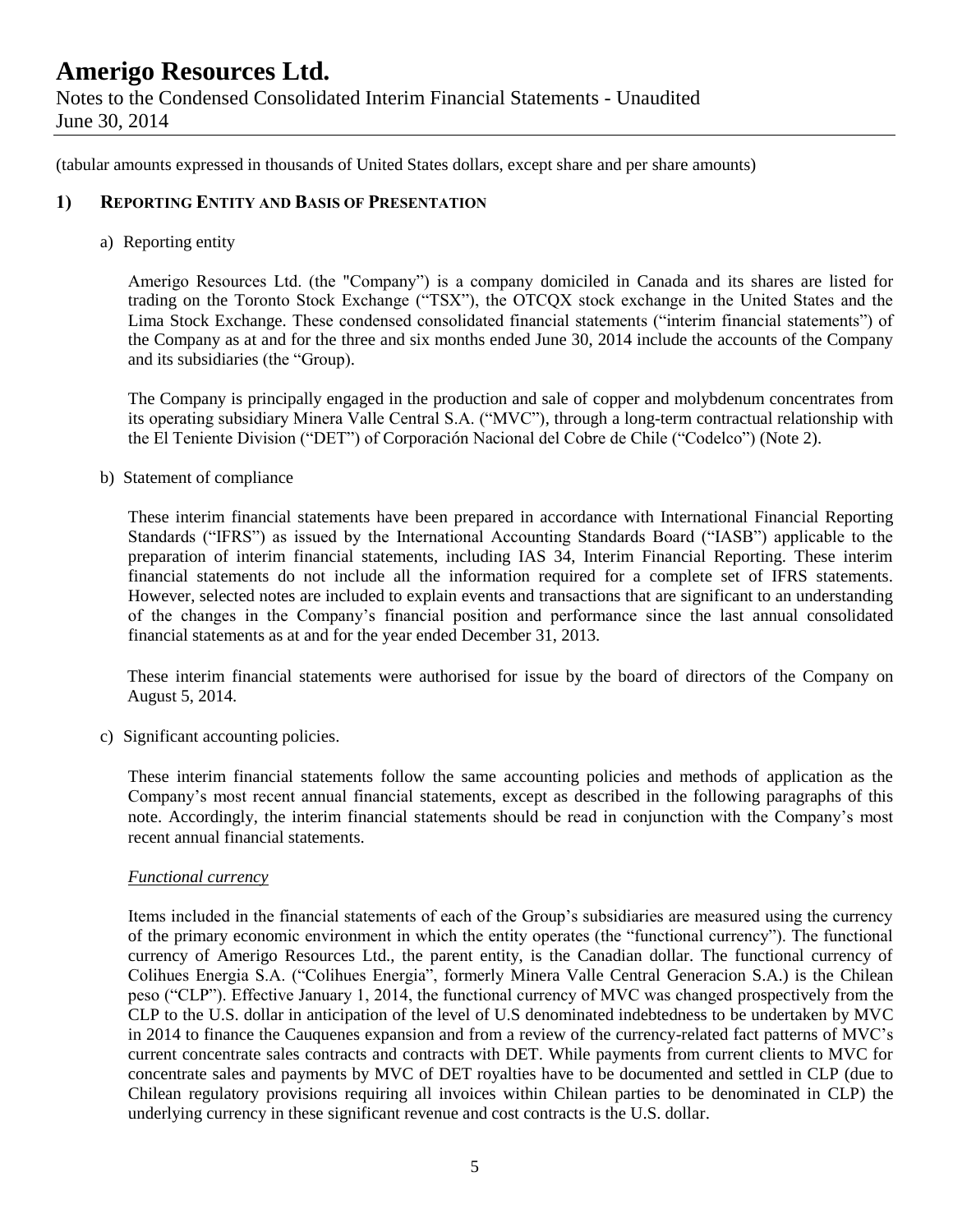(tabular amounts expressed in thousands of United States dollars, except share and per share amounts)

The Company's consolidated financial statements are presented in United States dollars ("\$"), which is the Company's presentation currency. The U.S. dollar is widely used as a presentation currency in the mining industry, allowing for appropriate benchmarking with other companies operating in a variety of jurisdictions. These consolidated financial statements have been translated to the U.S. dollar in accordance with IAS 21 "The Effects of Changes in Foreign Exchange Rates". This standard requires that assets and liabilities be translated using the exchange rate at period end, and income, expenses and cash flow items are translated using the rate that approximates the exchange rates at the dates of the transactions (i.e. the average rate for the period). Resulting gains and losses on translation are included as a component of equity.

### **2) AGREEMENTS WITH CODELCO'S EL TENIENTE DIVISION**

In 1991, MVC entered into a contractual relationship with DET to process the fresh tailings from El Teniente, the world's largest underground copper mine, for a term that through several contract modifications was extended to 2021 (collectively, the "Fresh Tailings Contract"). In 2009, MVC and DET entered into an agreement to process the tailings from Colihues, El Teniente's historical tailings deposit (the "Colihues Contract").

On April 8, 2014 MVC and DET entered into a contract (the "Master Agreement") granting to MVC the rights to process tailings from an additional historical tailings deposit, Cauquenes, for a term to the earlier of its depletion or 2033, extending MVC's rights to process tailings from 2021 to 2037 and amending each of the Fresh Tailings Contract and the Colihues Contract.

As consideration for the rights to process fresh and historical tailings from DET, MVC has committed to pay to DET royalties based on MVC's copper and molybdenum concentrates production. Royalty payments for copper concentrates production are calculated using the London Metal Exchange ("LME") price for copper for the month of delivery of the tailings. Payments to DET are made within 10 days of receipt of invoices. Accordingly, the price base used for the calculation of the DET royalty is, in most instances, not the same price base used for the pricing of copper concentrate sales. Adjustments to the DET royalties are recorded on a monthly basis for changes in copper concentrate deliveries during the settlement period. The DET royalties are recorded as a component of cost of sales.

Major terms of the Master Agreement include the following:

- Extension of the Fresh Tailings Contract from 2021 to 2037;
- Extension of the Colihues Contract to the earlier of its depletion or 2037;
- A sliding scale royalty to DET for copper produced from Cauquenes tailings for LME prices ranging from \$1.95/lb (16% royalty) to \$5.50/lb (39% royalty);
- Changes in the royalty payable to DET for copper produced from fresh tailings, including a change in the royalty calculation to a sliding scale for a range of LME prices from \$1.95/lb (13.5% royalty) to \$4.80/lb (28.4% royalty), elimination of exchange rate provisions that increased royalty costs, and an increase in the threshold below which no royalty is payable from \$0.80/lb to \$1.95/lb, the same minimum level as that for the Cauquenes royalty. The change in fresh tailings royalty is effective the earlier of August 1, 2015 or the date of the start of operations for the exploitation of the Cauquenes deposit;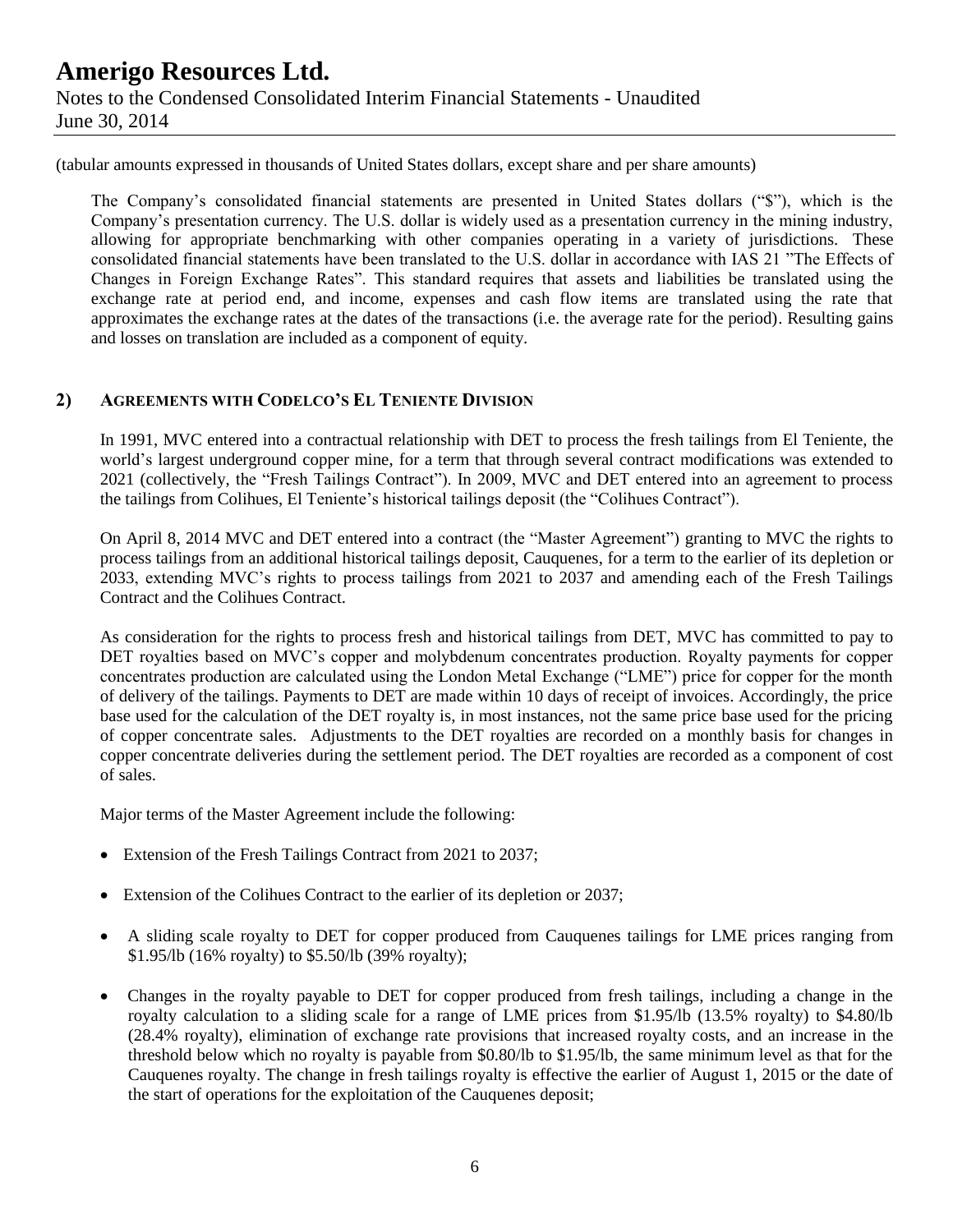(tabular amounts expressed in thousands of United States dollars, except share and per share amounts)

- A global molybdenum royalty that will also be sliding scale for molybdenum prices between \$7.31/lb (9% royalty) and \$40/lb (19.7% royalty), effective at the earlier of August 1, 2015 or the date of the start of operations for the exploitation of tailings from the Cauquenes deposit. Until then, the Company will continue to pay a royalty of 10% of MVC's net revenue received from the sale of molybdenum concentrates produced from fresh tailings and 11.9% on net molybdenum revenue from Colihues tailings;
- Provisions requiring the parties to meet and review cost and royalty structures for copper production from fresh and Cauquenes tailings and for all molybdenum production in the event monthly average prices fall below \$1.95/lb for copper or \$7.31/lb for molybdenum, or exceed the upper royalty limits for copper (\$4.80/lb for fresh tailings and \$5.50/lb for Cauquenes tailings) and \$40/lb for molybdenum during 2 consecutive months, and projections indicate the permanence of such prices over time;
- Three early exit options for DET only exercisable in the event of changes unforeseen as of the date of the Master Agreement. The Company has currently judged the probabilities of these early exit options occurring as remote. A summary of the early exit options is provided in the following table:

| <b>Exit Option</b> | <b>Notice Date</b>                                   | <b>Termination Date</b>     | <b>Terms of Exit</b>                                              | <b>Consideration to MVC</b>                                                                                    |
|--------------------|------------------------------------------------------|-----------------------------|-------------------------------------------------------------------|----------------------------------------------------------------------------------------------------------------|
|                    | Within 2021                                          | date                        | 1 year from notice DET would acquire 100%<br>of MVC's PPE         | 90% of NPV of future cash flows                                                                                |
| 2                  | Within 2024                                          | 3 years from notice<br>date | Termination of contractual<br>relationship between DET<br>and MVC | MVC retains ownership of its<br>assets provided they are removed<br>from site within a year of<br>termination. |
| 3                  | Within<br>2024<br>and every 3<br>years<br>thereafter | date                        | 1 year from notice DET would acquire 100%<br>of MVC's PPE         | The lesser of 80% of the NPV of<br>future cash flows<br>and the<br>commercial value                            |

The formula for the computation of royalties payable to DET from copper produced from Colihues tailings remains unchanged under the Master Agreement. MVC is required to pay a sliding scale royalty which is 3% for an LME price below \$0.80/lb and increases to approximately 30% at an LME price of \$4.27/lb. The parties are also required to review and potentially adjust costs and royalty structure for copper production from Colihues tailings where the LME price remains below \$1.95/lb or over \$4.27/lb for three consecutive months.

Cost and royalty adjustments for all copper and molybdenum production where prices are outside of royalty limits are to be made such that the Parties give priority to the viability of the Master Agreement and maintain the equilibrium of the benefits between the Parties.

From time to time MVC has entered into short term modifications to the legal structure of the royalty arrangements with DET. The Company's view is that these arrangements do not change the substance of the underlying royalty arrangements.

As at June 30, 2014, royalties payable to El Teniente were \$8.3 million (December 31, 2013: \$13.1 million), representing approximately four months of royalties.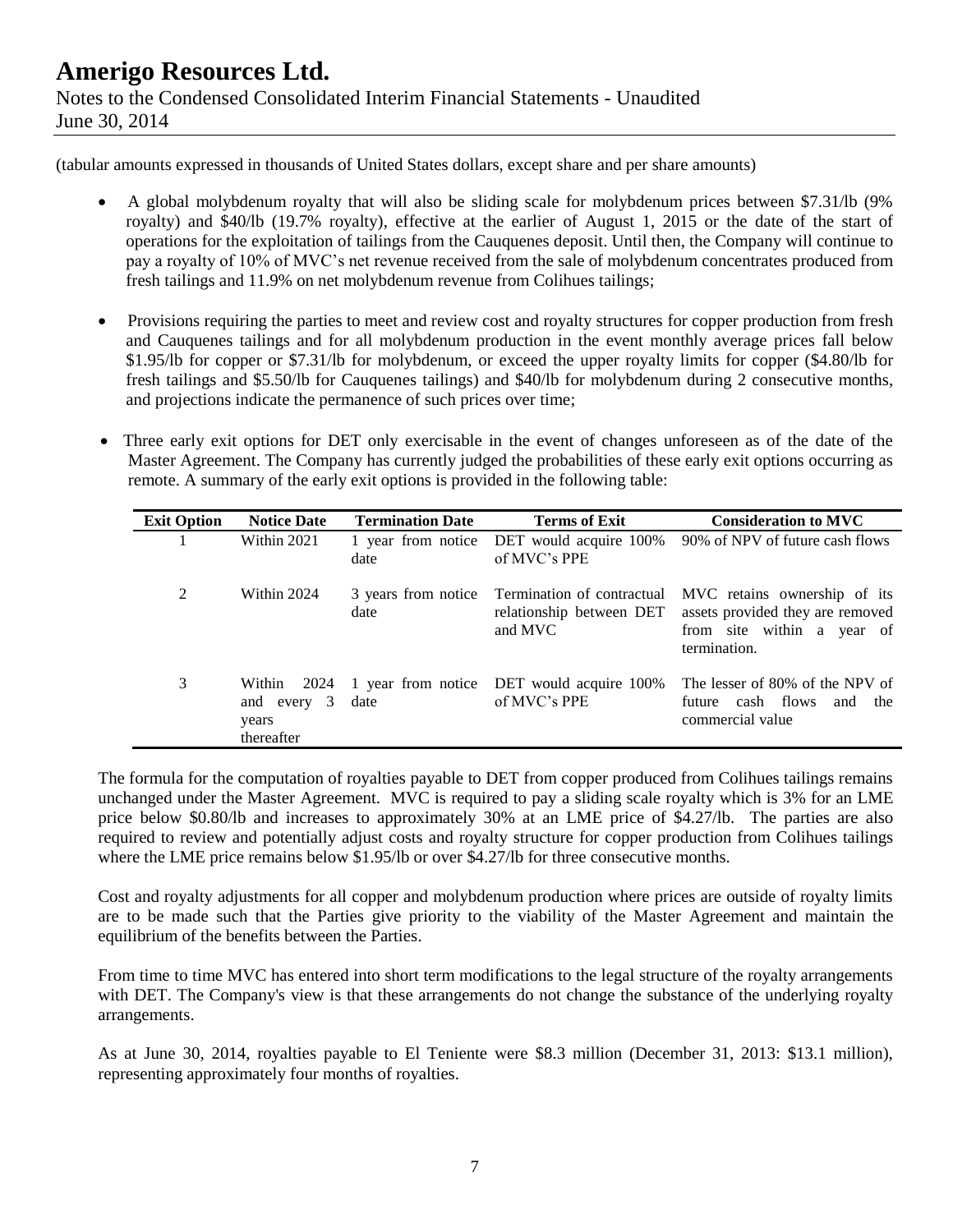June 30, 2014

(tabular amounts expressed in thousands of United States dollars, except share and per share amounts)

### **3) ESTIMATES AND JUDGEMENTS**

The preparation of interim financial statements requires management to make judgements, estimates and assumptions that affect the application of accounting policies and the reported amounts of assets and liabilities, income and expenses. Actual results may differ from these estimates.

The significant judgements made by management in applying the Company's accounting policies and the key sources of estimation uncertainty were the same as those that applied to the consolidated financial statements as at and for the year ended December 31, 2013, except for estimate revisions arising from the changes to the Company's contractual relationship with DET as of April 8, 2014 (Note 2).

a) Useful Life of Assets

MVC estimates the economic life of most of its property, plant and equipment ("PPE") based on their useful life, not to exceed the term of MVC's contractual relationship with DET. During the three months ended June 30, 2014 ("Q2-2014"), the Company changed its estimate for the termination of MVC's contractual relationship with DET from December 31, 2021 to December 31, 2037 as a consequence of entering into the Master Agreement.

Due to the extension of the term of the contract with DET, most of the economic lives of PPE were prospectively extended, resulting in lower depreciation expense as of April 2014.

b) Asset Retirement Obligation ("ARO")

During Q2-2014 the Company reassessed its ARO obligations under the Master Agreement, which provides that MVC will transfer its PPE to DET on December 31, 2037 at no cost and free and clear of all encumbrances, unless DET decides not to take ownership of the PPE and provides 3-year notice to MVC to this effect. The Master Agreement also contains three early exit options which may only be exercised by DET at specific future dates (Note 2). If early exit options 1 or 3 were to be exercised, DET would then acquire all of MVC's PPE. In all of these cases, MVC would not have an ARO. MVC would only have an ARO if DET were to decide not to take ownership of PPE in 2037 or exercise early exit option 2.

The Company has concluded that there is a very low probability DET will decide not to take ownership of PPE or exercise exit option 2 in the future, and as a result the ARO weighted for probability is immaterial. The Company's judgment in relation to DET choosing to exercise an exit option will be reassessed as at each reporting date going forward.

The Company has also concluded that there are no constructive obligations arising from past events that would trigger the recognition of an ARO under the Master Agreement.

As a result of this reassessment, the Company eliminated its former estimates for an ARO asset (\$2.2 million) and an ARO liability (\$7.4 million) with a resulting credit of \$5.2 million to PPE (the "ARO Credit"), as required under IFRS (Note 4). The ARO Credit will be extinguished through the term of the Master Agreement as a depreciation recovery, further reducing depreciation expense prospectively from April 2014.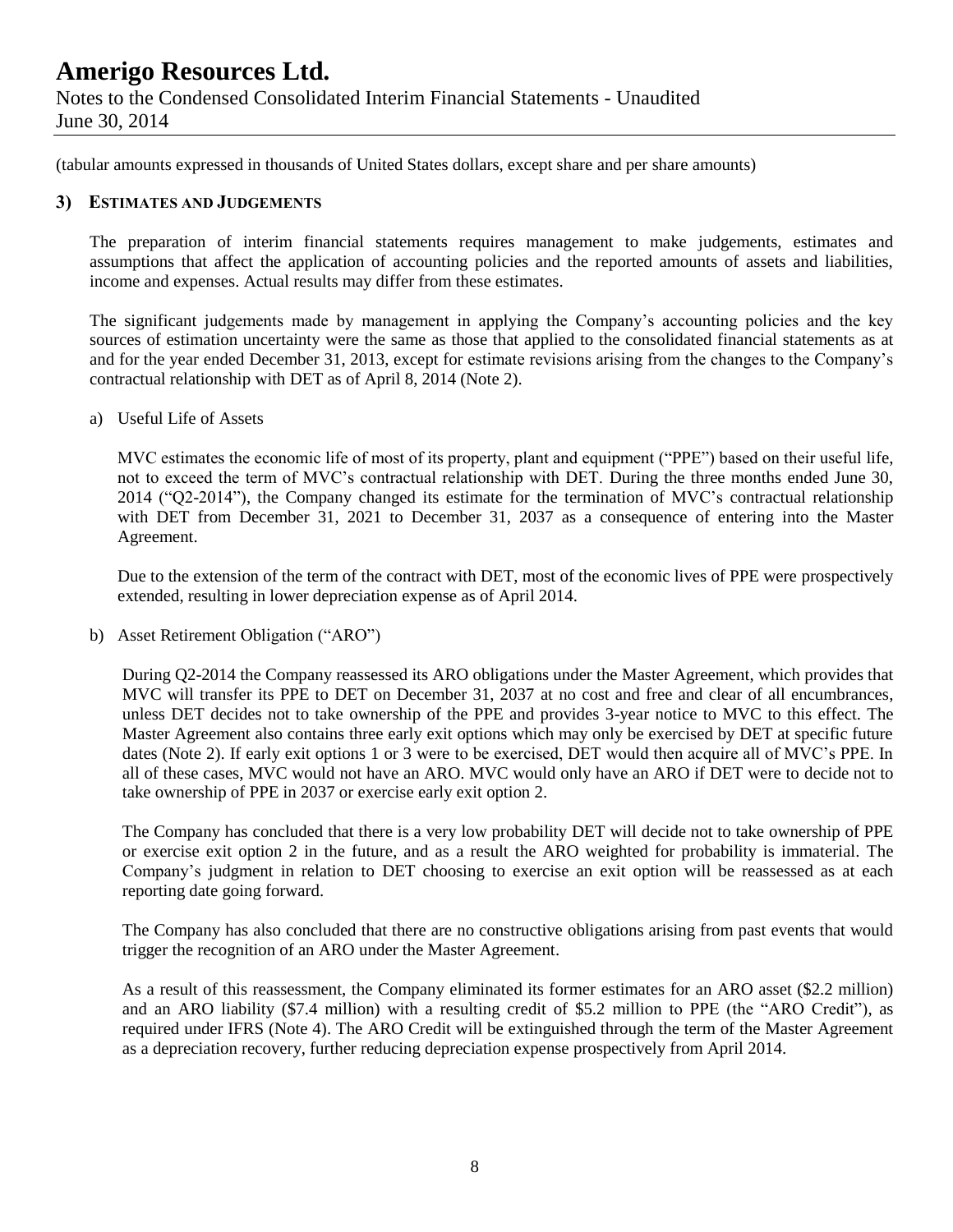(tabular amounts expressed in thousands of United States dollars, except share and per share amounts)

c) Severance Provisions

MVC has a future obligation with some of its managers for severance payments based on their employee contracts, irrespective of whether the employment relationship is terminated by MVC or by the employee. MVC records management severance obligations as liabilities at present value in the Company's consolidated statements of financial position. The value of management severance obligations is evaluated on an annual basis or as new information becomes available on the expected amounts and timing of cash flows required to discharge such obligations. The increase or decrease over time in the present value of the obligations is recorded each period in cost of sales.

MVC also has statutory obligations prescribed by Chilean labour law for severance payments in the event employees are terminated by MVC. Given the former term of its contractual relationship with DET to 2021, MVC had conservatively assessed that it was more probable than not that current employees of MVC would be terminated as of December 31, 2021 as there was no factual evidence suggesting the contract with DET would be extended beyond that date. Accordingly, MVC had also previously recorded the statutory severance obligations as a liability at present value in the Company's consolidated statements of financial position. During April 2014, the Company reassessed this position given the extension of the contractual relationship with DET to 2037 and concluded that it is currently highly unlikely existing workers at MVC will still be employed by MVC in 2037. There is also evidence in place suggesting 2037 is not necessarily a definitive date to provide for severance payments prescribed by law. Based on these facts, the Company believes that the provision for statutory severance to MVC workers is immaterial at this time. The Company will revisit this estimate as at each balance sheet date.

As a result of its reassessment of severance provision, the Company reduced its estimates for severance liability by \$2.4 million with a resulting gain from change in estimates of \$2.4 million included in cost of sales. The Company also eliminated an associated \$503,000 estimate for deferred income tax asset with a resulting deferred income tax expense of \$503,000 (Note 4).

d) Royalties to Related Parties

The Company has an obligation to pay royalties to certain related parties, based on a fixed payment for each pound of copper equivalent produced from El Teniente tailings by MVC (Note 11). The royalty is a derivative financial instrument measured at fair value, therefore in April 2014 the Company was required under IFRS to reassess its estimate for royalties to related parties based on the revised production estimates associated with the changes in the contractual relationship with DET. As a result of the increase in MVC's estimated future production from El Teniente tailings, the estimate for royalties due to related parties increased by \$8.1 million with a resulting loss from change in estimates of \$8.1 million included in other expenses (Note 4).

e) Exploration and Evaluation Assets ("EEA")

The application of the Company's accounting policy for exploration and evaluation expenditures requires judgment in determining whether it is likely that future economic benefits are likely to arise as a result of these expenditures. The deferral policy requires management to make certain estimates and assumptions about future events or circumstances, in particular whether an economically viable processing operation can be established. Estimates and assumptions made may change if new information becomes available. If, after expenditures are capitalized, information becomes available suggesting that the recovery of expenditures is unlikely, the amount capitalized is written off in the statement of comprehensive income in the period when the new information becomes available. EEA are included in the Company's impairment test along with PPE.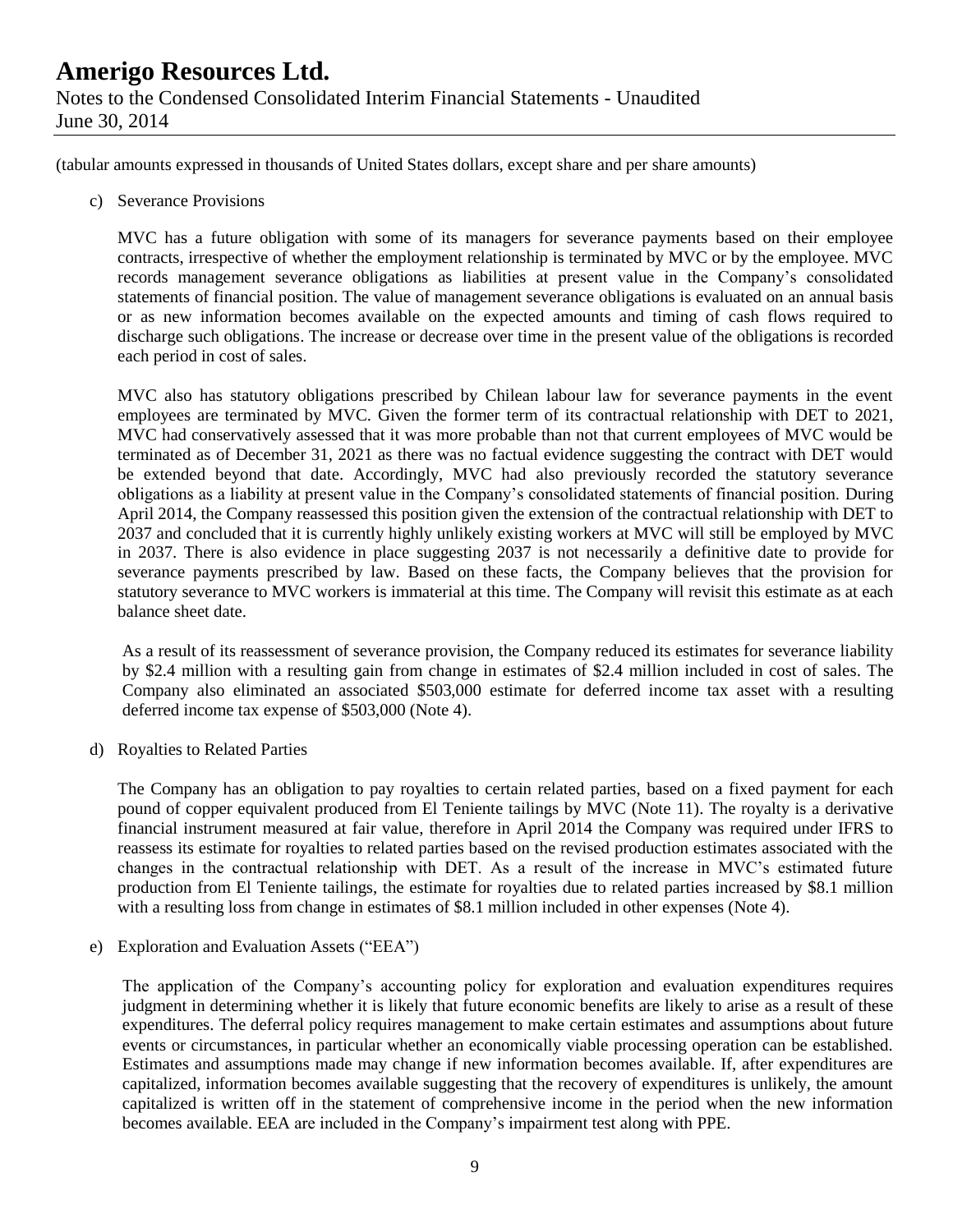(tabular amounts expressed in thousands of United States dollars, except share and per share amounts)

EEA were transferred to PPE once the Group obtained the legal right to process the related tailings and an economically viable processing operation was established.

The Group's EEA of \$22.6 million related exclusively to the Cauquenes project and were therefore reclassified to PPE in April 2014, the month in which the Master Agreement was signed (Notes 7 and 8).

f) Impairment of Property, Plant and Equipment

In accordance with the Company's accounting policy, each asset or cash generating unit is evaluated at each reporting date to determine whether there are any indications of impairment. If any such indication exists, a formal estimate of recoverable amount is performed and an impairment loss is recognized to the extent that the carrying amount exceeds the recoverable amount. The recoverable amount of an asset or cash generating group of assets is measured at the higher of fair value less costs to sell and value in use.

The determination of fair value less cost to sell and value in use requires management to make estimates and assumptions about expected production and sales volumes, metals prices, mine plan estimates, operating costs, mine closure and restoration costs, future capital expenditures and appropriate discount rates for future cash flows. The estimates and assumptions are subject to risk and uncertainty, and as such there is the possibility that changes in circumstances may alter these projections and impact the recoverable amount of the assets. In such circumstances, some or all of the carrying value of the assets may be further impaired or the impairment charge reduced with the impact recorded in the statement of income.

As at June 30, 2014, management of the Company determined that the continued depressed market price for the Company's shares, resulting in market capitalization for the Company below its net asset value, constituted an impairment indicator, and completed an impairment assessment for MVC that included a determination of fair value less costs to sell.

Key assumptions incorporated in the impairment model included the following:

- Copper prices (\$/lb): 2014: \$3.18; 2015: \$3.22; 2016: \$3.22; 2017: \$3.08; 2018 to 2037: \$2.95
- Power costs (excluding benefit from self-generation): From 2014 to 2017 costs are per contractual estimates (2014: \$0.1006/kWh, 2015: \$0.1148/kWh, 2016: \$0.1267/kWh, 2017: \$0.1277/kWh). From 2018 to 2037: estimated at \$0.1300/kWh
- Operating costs based on historical costs incurred and estimated forecasts
- Production volume and recoveries as indicated in MVC's mining plan from 2013 to 2037, including processing of fresh tailings and old tailings from the Colihues and Cauquenes deposits
- Discount rate: 9% after tax

Management's impairment evaluation did not result in the identification of an impairment loss as of June 30, 2014. Although management believes the estimates applied in this impairment assessment are reasonable, such estimates are subject to significant uncertainties and judgments. Sensitivities to changes in estimated metal prices, operating costs, particularly estimated power costs beyond MVC's current power contracts, operating results from the Cauquenes deposit that differ from current projections, and increases to estimated expansion capital costs might trigger an impairment that could be material.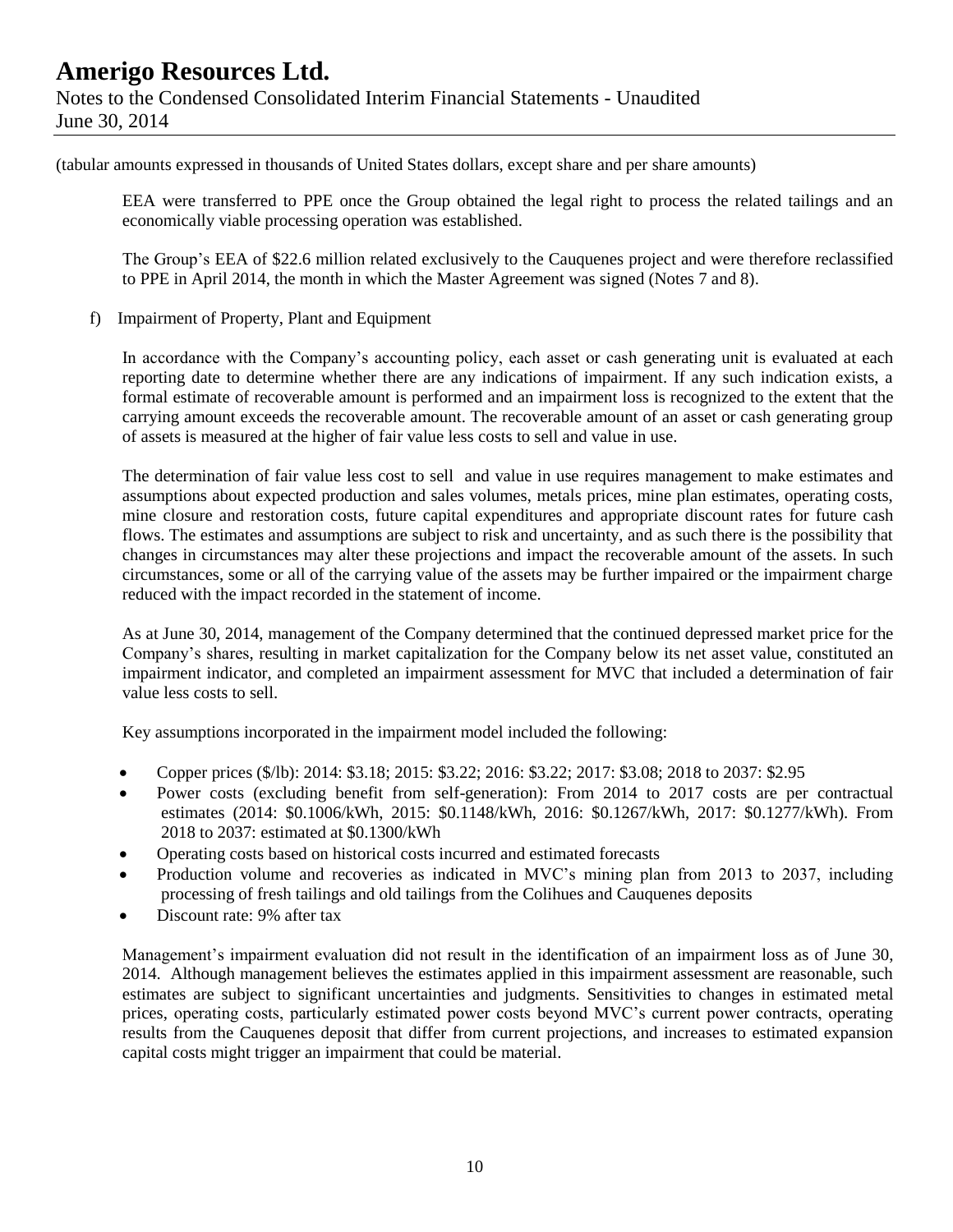(tabular amounts expressed in thousands of United States dollars, except share and per share amounts)

g) Power Cost Assumptions

Certain components of MVC's power costs require complex calculations involving data from the Chilean National Energy Commission, the central power grid operating network and the Company's power supply company. The Company relies on the advice of external power consultants to estimate these costs, in particular in the case of newly introduced charges without historical precedent. Final costs may vary from estimated costs and any such variances are included in earnings in the period in which final costs are determined.

### **4) GAINS AND LOSSES FROM CHANGES IN ESTIMATES**

The Master Agreement (Note 2) is expected to provide substantial economic benefits to the Company as a result of the extension of MVC's productive life from 2021 to 2037 and from processing of the tailings contained in the Cauquenes deposit. These benefits will be recognized as income is earned.

Upon entering into the Master Agreement, the Company proceeded to reassess a series of material accounting estimates (Note 3). There were three major types of estimate revisions:

- **a)** Reclassification of accounts: Some estimate revisions only required reclassification from one account to another, as was the case with \$22.6 million transferred from EEA to PPE. There was no gain or loss arising from this reclassification (Notes 3(e) and 7).
- **b)** Prospective changes: Certain estimate revisions resulted in prospective changes, as was the case with an increase in the useful life of assets, which has resulted in reduced monthly depreciation expense as of April 2014 (Note 3(a)).
- c) Changes in estimates affecting earnings or financial position on the reassessment date: These included changes to ARO (Note 3(b)), severance liabilities (Note 3(c)) and royalties to related parties (Note 3(d)). These estimate changes resulted in a gain of \$2.4 million (included in cost of sales), a loss of \$8.1 million (included in other expenses) and deferred tax expense of \$503,000 in Q2-2014, as summarized in the following table.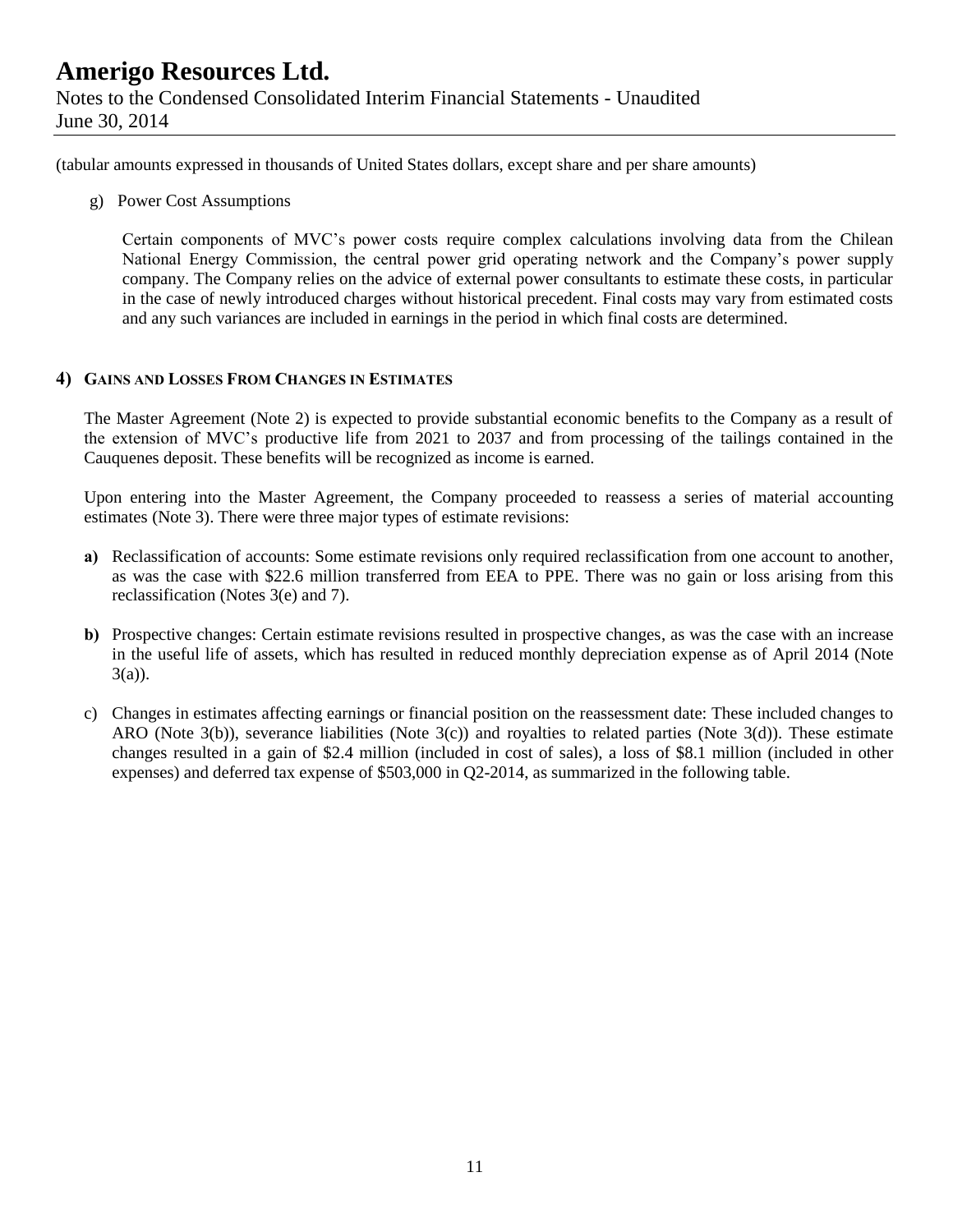(tabular amounts expressed in thousands of United States dollars, except share and per share amounts)

| Change in<br><b>Estimate</b> | <b>Effect on Financial Position</b>                                                              | <b>Effect on Earnings (Q2-</b><br>2014)            | <b>Tax Effect on Earnings</b><br>$(Q2-2014)$ |
|------------------------------|--------------------------------------------------------------------------------------------------|----------------------------------------------------|----------------------------------------------|
| <b>ARO</b>                   | Unwinding of ARO asset of \$2.2 million                                                          |                                                    |                                              |
|                              | Unwinding of ARO liability of \$7.4 million                                                      |                                                    |                                              |
|                              | Unwinding of the two items described above resulted                                              |                                                    |                                              |
|                              | in a \$5.2 million credit to PPE which will be unwound<br>through 2037 as depreciation recovery. |                                                    |                                              |
| Severance<br>liability       | Unwinding of \$2.3 million statutory severance liability                                         |                                                    |                                              |
|                              | Increase of \$80,000 in other comprehensive income<br>associated with severance liability        | Gain of \$2.4 million<br>included in cost of sales |                                              |
|                              | Reduction of \$182,000 in contractual severance<br>liability                                     |                                                    |                                              |
|                              | Reduction of \$503,000 in associated deferred income<br>tax asset                                |                                                    | Expense of \$0.5 million                     |
| Royalties<br>to              | Increased royalty liabilities by \$8.1 million                                                   | Loss of \$8.1 million                              |                                              |
| related parties              |                                                                                                  | included in other expenses                         |                                              |
|                              |                                                                                                  | Loss of \$5.7 million                              | Tax expense of \$0.5 million                 |
|                              | Total negative impact on earnings                                                                | \$6.2 million                                      |                                              |

### 5) **INVENTORIES**

|                                | <b>June 30,</b> | December 31, |  |
|--------------------------------|-----------------|--------------|--|
|                                | 2014            | 2013         |  |
|                                |                 | \$           |  |
| Plant supplies and consumables | 6,537           | 7,310        |  |
| Concentrate inventories        | 3,999           | 4,171        |  |
|                                | 10,536          | 11,481       |  |

Copper and molybdenum inventories were valued at cost at June 30, 2014 and December 31, 2013, as cost was lower than net realizable value.

During the year ended December 31, 2013, the Company recorded \$274,000 in cost of sales as a result of an impairment of specific plant supplies and consumables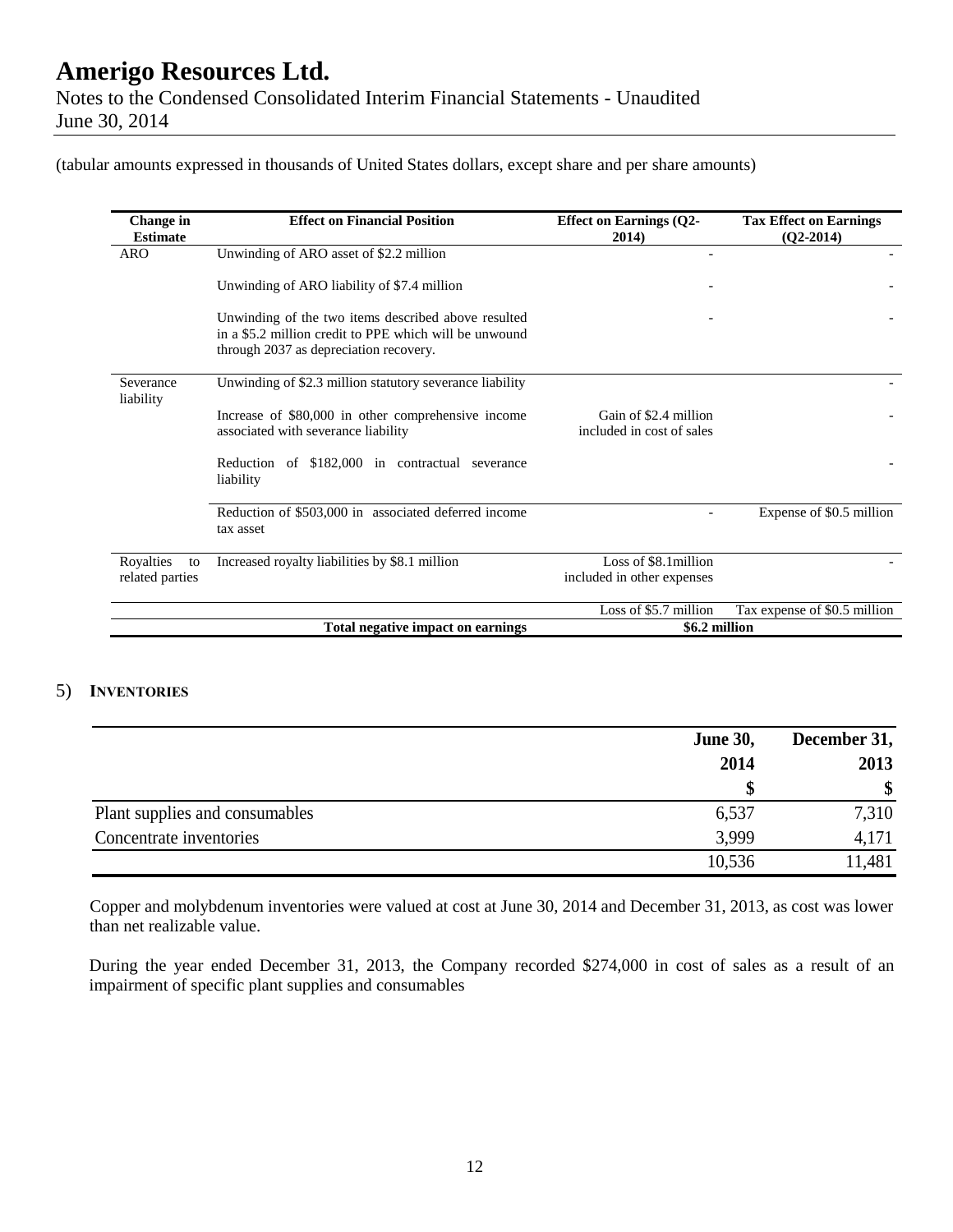Notes to the Condensed Consolidated Interim Financial Statements - Unaudited June 30, 2014

(tabular amounts expressed in thousands of United States dollars, except share and per share amounts)

#### **6) INVESTMENTS**

|                        | <b>June 30,</b><br>2014<br>D | December 31,<br>2013<br>$\boldsymbol{\$}$ |
|------------------------|------------------------------|-------------------------------------------|
| <b>Start of period</b> | 3,207                        | 4,149                                     |
| Exchange differences   | $\overline{\phantom{0}}$     | (51)                                      |
| Changes in fair value  | 298                          | (891)                                     |
| End of period          | 3,505                        | 3,207                                     |

Available-for-sale financial assets include the following:

|                       | <b>June 30,</b> | December 31,              |
|-----------------------|-----------------|---------------------------|
|                       | 2014            | 2013                      |
|                       |                 | $\boldsymbol{\mathsf{s}}$ |
| Candente Copper Corp. | 975             | 1,555                     |
| Los Andes Copper Ltd. | 2,530           | 1,652                     |
|                       | 3,505           | 3,207                     |

- a) At June 30, 2014, Candente Copper Corp. ("Candente Copper"), a company listed on the TSX, had a closing share price of Cdn\$0.26 and the fair value of the Company's approximately 4% investment in Candente Copper was \$975,000. During the six months ended June 30, 2014, the Company recorded other comprehensive loss of \$580,000 (six months ended June 30, 2013: other comprehensive loss of \$940,000) for the changes in fair value of this investment.
- b) At June 30, 2014, Los Andes Copper Ltd. ("Los Andes"), a Company listed on the TSX Venture Exchange, had a closing share price of Cdn\$0.26, and the fair value of the Company's approximately 4% investment in Los Andes was \$2.5 million. During the six months ended June 30, 2014, the Company recorded other comprehensive income of \$878,000 (six months ended June 30, 2013: other comprehensive income of \$197,000) for the changes in the fair value of this investment.
- c) During the six months ended June 30, 2013, the Group recorded other comprehensive loss of \$90,000 for the changes in the fair value of its investment in Candente Gold Corp. and wrote-off this investment on June 30, 2013.
- d) During the six months ended June 30, 2013, the Group recorded other comprehensive loss of \$33,000 for the changes in the fair value of its investment in Cobriza Metals Corp. and wrote-off this investment on June 30, 2013.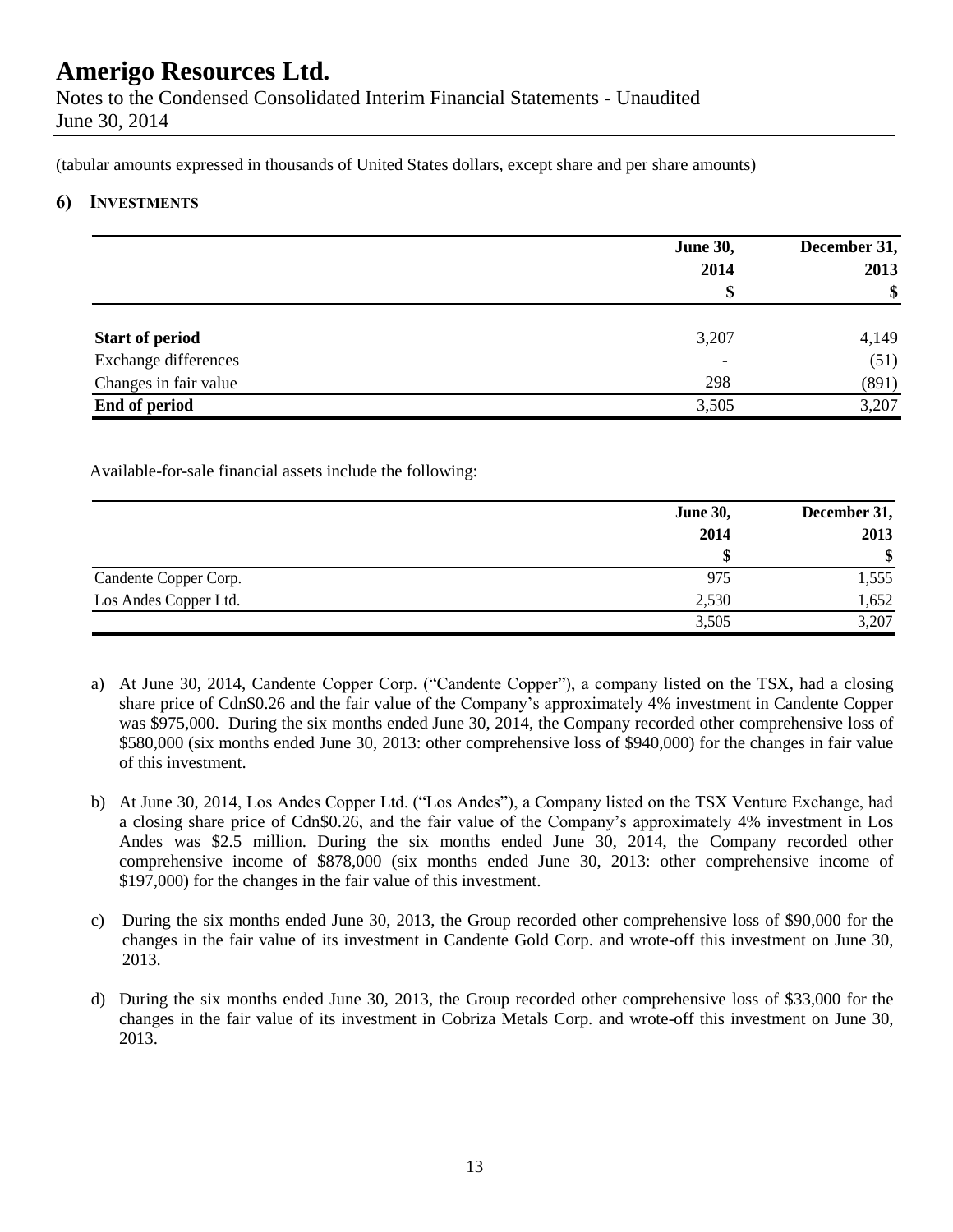Notes to the Condensed Consolidated Interim Financial Statements - Unaudited June 30, 2014

(tabular amounts expressed in thousands of United States dollars, except share and per share amounts)

### **7) EXPLORATION AND EVALUATION ASSETS**

|                                                    | \$        |
|----------------------------------------------------|-----------|
| Year ended December 31, 2013                       |           |
| Opening net book amount                            | 18,736    |
| Exchange differences                               | (1,806)   |
| <b>Additions</b>                                   | 4,445     |
|                                                    | 21,375    |
| Six months ended June 30, 2014                     |           |
| Opening net book amount                            | 21,375    |
| <b>Additions</b>                                   | 1,209     |
| Transfer to property, plant and equipment (Note 3) | (22, 584) |
|                                                    |           |

The Company's EEA related to costs incurred to conduct pilot tests, and for engineering and other associated costs to evaluate potential options for the processing of tailings in DET's Cauquenes tailings deposit prior to MVC and DET entering into the Master Agreement (Note 2). MVC had the legal right to explore this area while it conducted negotiations to obtain the right to process these tailings. EEA was reclassified to PPE in Q2-2014. There was no information at the time of transfer to PPE suggesting that the recovery of EEA would be unlikely. EEA were included in the Company's impairment test along with PPE.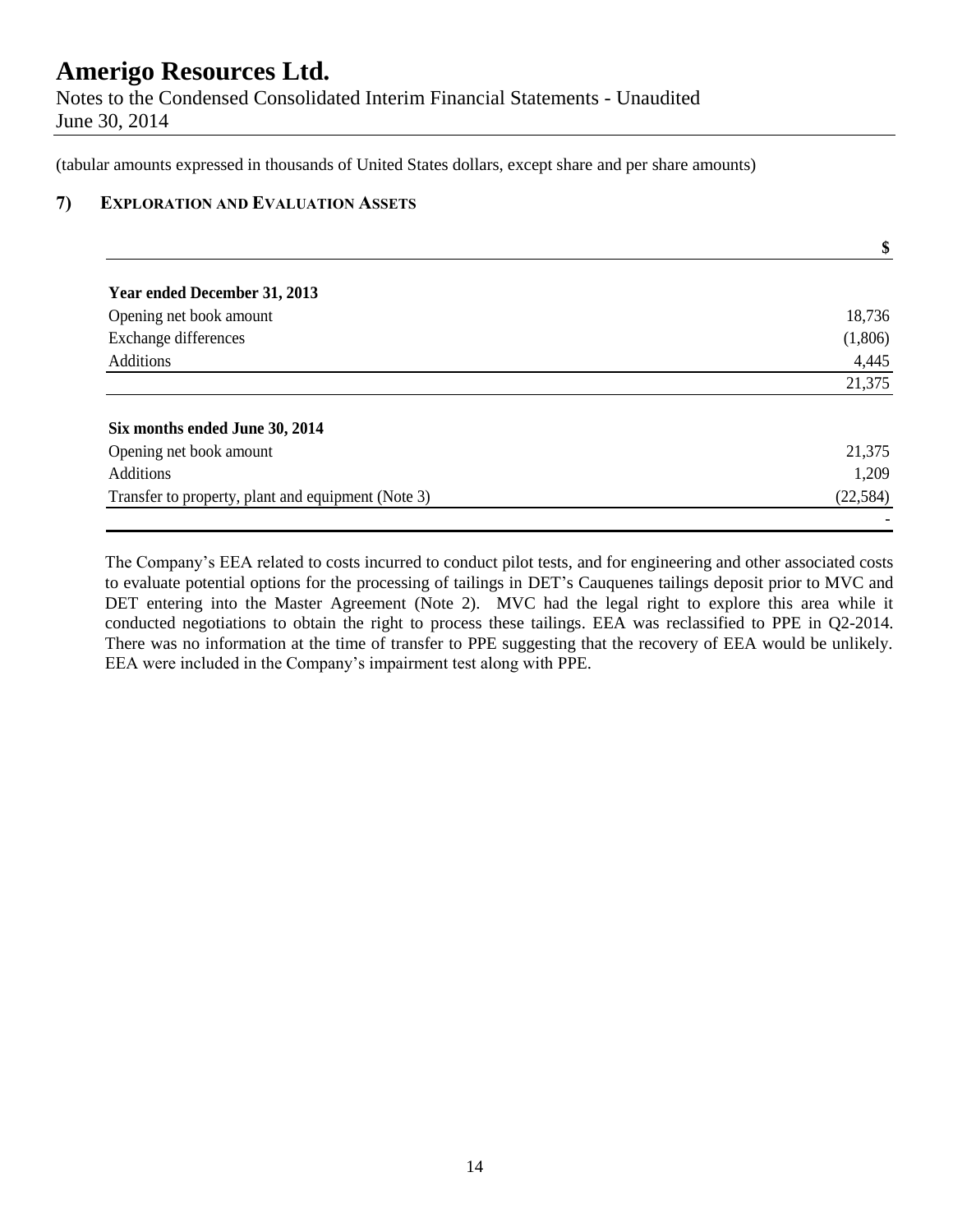Notes to the Condensed Consolidated Interim Financial Statements - Unaudited June 30, 2014

(tabular amounts expressed in thousands of United States dollars, except share and per share amounts)

## **8) PROPERTY, PLANT AND EQUIPMENT**

|                                           | <b>Plant</b> and | <b>Equipment and</b> | <b>Total</b> |
|-------------------------------------------|------------------|----------------------|--------------|
|                                           | infrastructure   | other assets         |              |
|                                           | \$               | \$                   | \$           |
| Year ended December 31, 2013              |                  |                      |              |
| Opening net book amount                   | 109,553          | 28,784               | 138,337      |
| Exchange differences                      | (8, 859)         | (2,067)              | (10, 926)    |
| Additions                                 | 4,839            | 1,050                | 5,889        |
| Disposals                                 |                  | (17)                 | (17)         |
| Impairment                                |                  | (668)                | (668)        |
| Transfer to other assets                  |                  | (74)                 | (74)         |
| Depreciation charge                       | (12,616)         | (3,324)              | (15,940)     |
| <b>Closing net book amount</b>            | 92,917           | 23,684               | 116,601      |
| <b>At December 31, 2013</b>               |                  |                      |              |
| Cost                                      | 167,892          | 50,549               | 218,441      |
| Accumulated depreciation                  | (74, 974)        | (26, 866)            | (101, 840)   |
| Net book amount                           | 92,918           | 23,683               | 116,601      |
| Six months ended June 30, 2014            |                  |                      |              |
| Opening net book amount                   | 92,918           | 23,683               | 116,601      |
| Elimination of ARO asset (Note 3)         | (2,213)          |                      | (2,213)      |
| Recognition of ARO credit to PPE (Note 3) | (5,233)          |                      | (5,233)      |
| Transfer from EEA (Notes 3 and 7)         | 22,584           |                      | 22,584       |
| Disposals                                 |                  | (128)                | (128)        |
| <b>Additions</b>                          | 2,999            | 641                  | 3,640        |
| Depreciation charge                       | (5,190)          | (1,952)              | (7, 142)     |
| <b>Closing net book amount</b>            | 105,865          | 22,244               | 128,109      |
|                                           |                  |                      |              |
| At June 30, 2014                          |                  |                      |              |
| Cost                                      | 185,750          | 51,058               | 236,808      |
| Accumulated depreciation                  | (79, 885)        | (28, 814)            | (108, 699)   |
| Net book amount                           | 105,865          | 22,244               | 128,109      |

An impairment charge of \$668,000 was booked in 2013 for obsolescence of specific assets.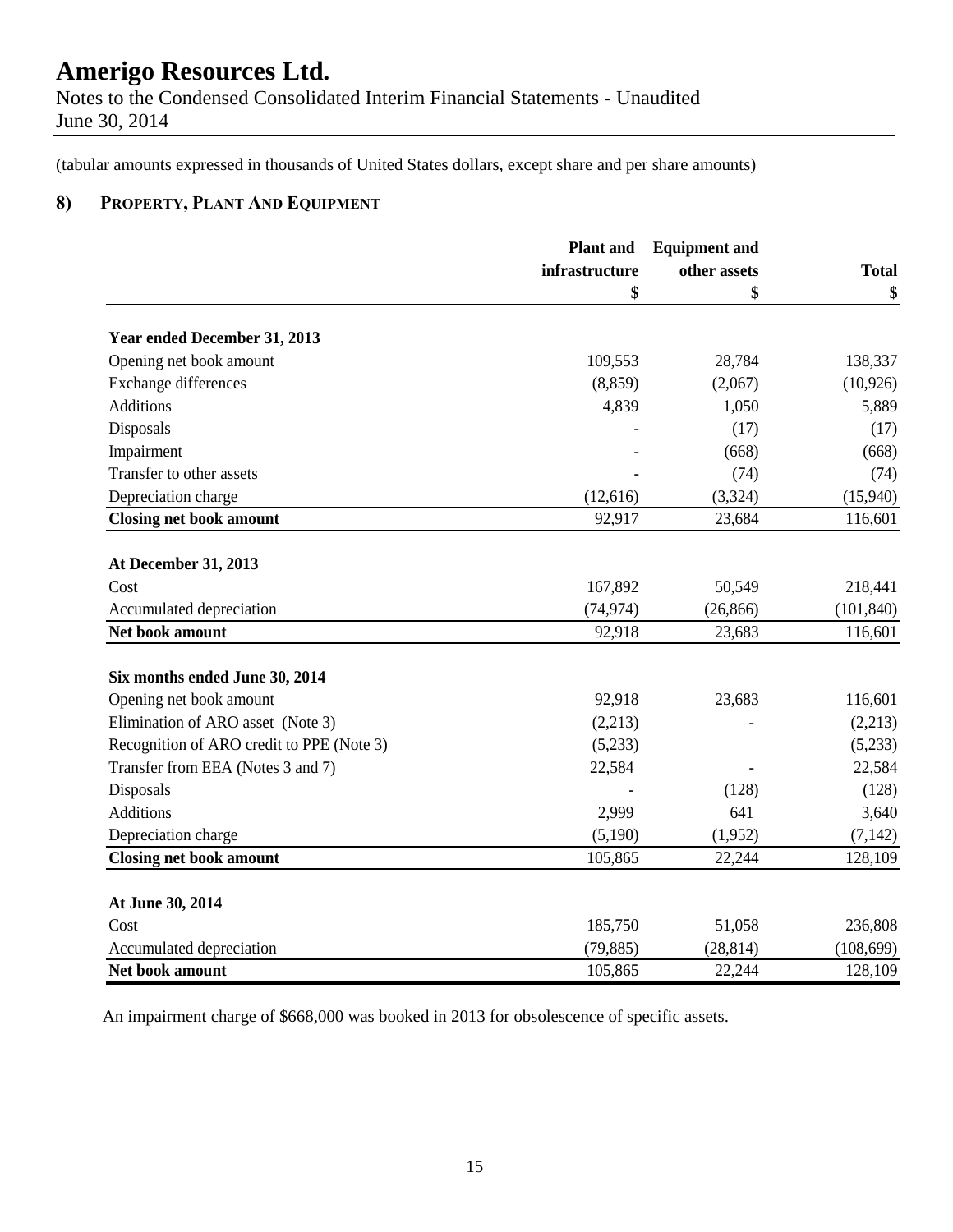Notes to the Condensed Consolidated Interim Financial Statements - Unaudited June 30, 2014

(tabular amounts expressed in thousands of United States dollars, except share and per share amounts)

#### **9) INTANGIBLE ASSETS**

|                                    | $\boldsymbol{\$}$ |
|------------------------------------|-------------------|
| Net book amount, December 31, 2012 | 7,402             |
| Exchange differences               | (560)             |
| Charged to earnings                | (939)             |
|                                    |                   |
| Net book amount, December 31, 2013 | 5,903             |
| Charged to earnings                | (265)             |
|                                    |                   |
| Net book amount, June 30, 2014     | 5,638             |

### **10) BORROWINGS**

- a) In December 2008, MVC obtained a \$5 million loan from a Chilean bank. In May 2009, the loan was converted into a CLP loan and in May 2010 it was restructured as a three year loan. MVC entered into an interest rate swap through which it fixed the rate of the loan to an annual rate of 9.96%. The loan was repaid in full and the interest rate swap was settled during the quarter ended June 30, 2013.
- b) In January 2012, Colihues Energia obtained from a Chilean bank a working capital loan of CLP 301 million (the equivalent of \$616,000 at the loan grant date) at an interest rate of 0.61% per month. This loan was repaid in full during the quarter ended June 30, 2013.
- c) In July 2011 MVC entered into an agreement with a Chilean bank to secure a revolving working capital line of credit for up to \$20 million or its equivalent in CLP (the "Line of Credit"). The Line of Credit had a term to July 4, 2014. For borrowings in CLP, interest was payable at a variable rate of the Chilean Tasa Activa Bancaria (TAB) plus an applicable margin, and for borrowings in US dollars interest was payable at a variable rate of LIBOR-30 days plus applicable margin (approximately 1.81% per annum on CLP draws and 0.49% per month on US dollar draws). The Line of Credit required MVC to meet minimum quarterly equity, debt to equity and maximum debt ratios. MVC was in compliance with these covenants at June 30, 2014 and December 31, 2013. No funds were drawn down on this line of credit.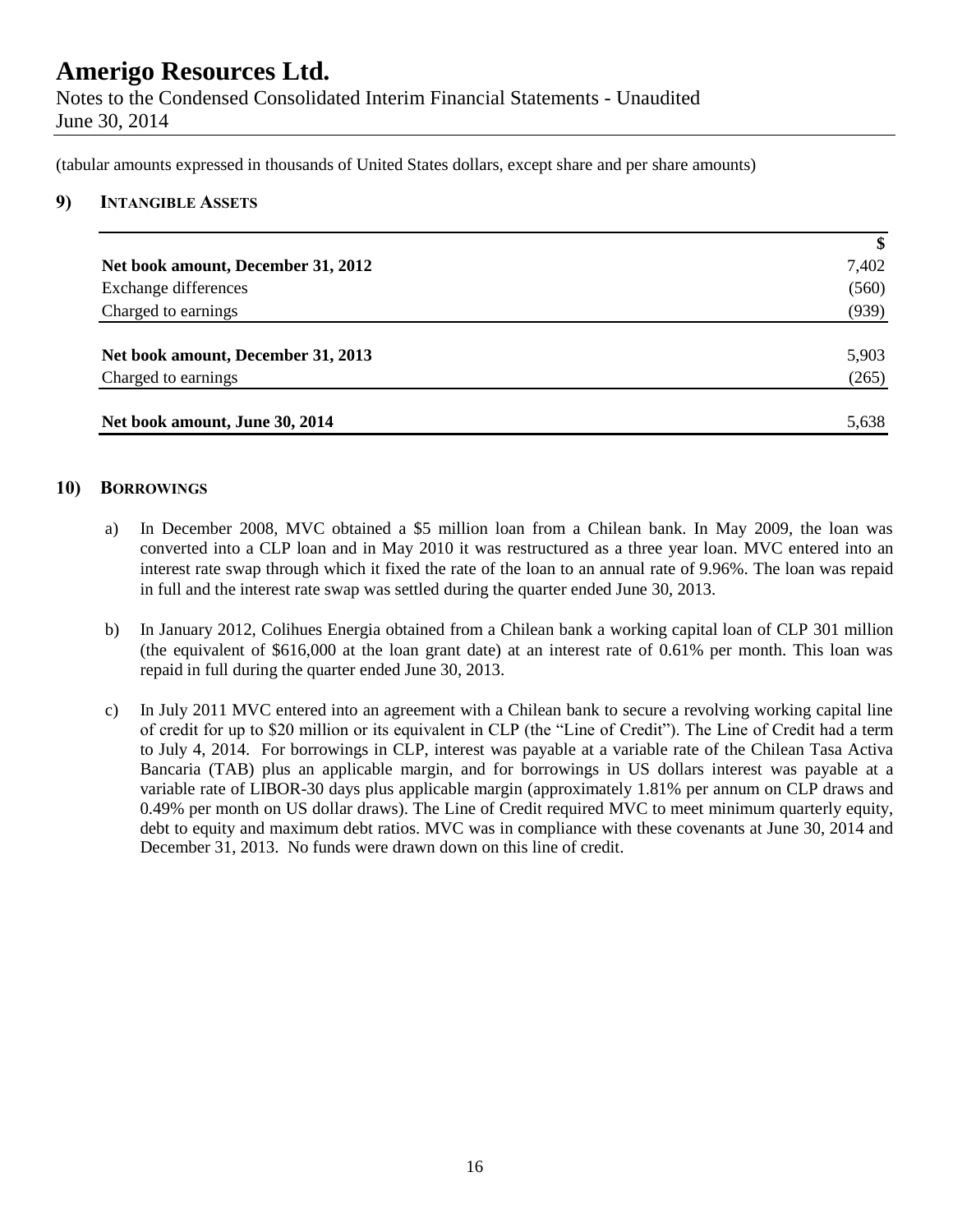June 30, 2014

(tabular amounts expressed in thousands of United States dollars, except share and per share amounts)

### **11) RELATED PARTY TRANSACTIONS**

a) Royalties to Related Parties

The Group holds its interest in MVC through Amerigo International Holdings Corp. ("Amerigo International").

Amerigo International is wholly-owned by the Company except for certain outstanding Class A shares which are owned indirectly by the Company's Chairman and Chief Executive Officer, an associate of the Chairman and Chief Executive Officer, a former director of the Company and an associate of that former director. The Class A shares were issued as part of a tax-efficient structure for the payment of the royalty (the "Royalty") granted in exchange for the transfer to the Company of an option to purchase MVC.

In accordance with the articles of Amerigo International, the holders of the Class A shares are not entitled to any dividend or to other participation in the profits of Amerigo International, except for a total royalty dividend, if declared by the directors of Amerigo International, in an amount equal to the amount of the Royalty.

The Royalty is calculated as follows:

- \$0.01 for each pound of copper equivalent produced from El Teniente tailings by MVC or any successor entity to MVC if the price of copper is under \$0.80, or
- \$0.015 for each pound of copper equivalent produced from El Teniente tailings by MVC or any successor entity to MVC if the price of copper is \$0.80 or more.

The Royalty is a derivative financial instrument. This liability is measured at fair value, with changes in fair value recorded in profit for the period. The fair value of the liability at June 30, 2014 was \$13 million (December 31, 2013: \$4.9 million), with a current portion of \$863,000 (December 31, 2013: \$655,000) and a long-term portion of \$12.1 million (2013: \$4.2 million). In Q2-2014 the fair value of the derivative liability increased by \$8.1 million as a result of the increase in MVC's estimated future production from El Teniente tailings, following the contract extension with DET (Notes 2 and 3(d)).

The Royalty is paid as a royalty dividend on the Class A shares of Amerigo International. During the six months ended June 30, 2014, royalties totalling \$296,000 were paid or accrued to the Amerigo International Class A shareholders (2013: \$360,000). At June 30, 2014, \$44,000 of this amount remained payable (December 31, 2013: \$52,000).

Royalties to related parties include the actual royalty dividends described above and changes in fair value of \$67,000 (2013: recovery of \$559,000), for total royalty expense of \$363,000 (2013: recovery of \$199,000).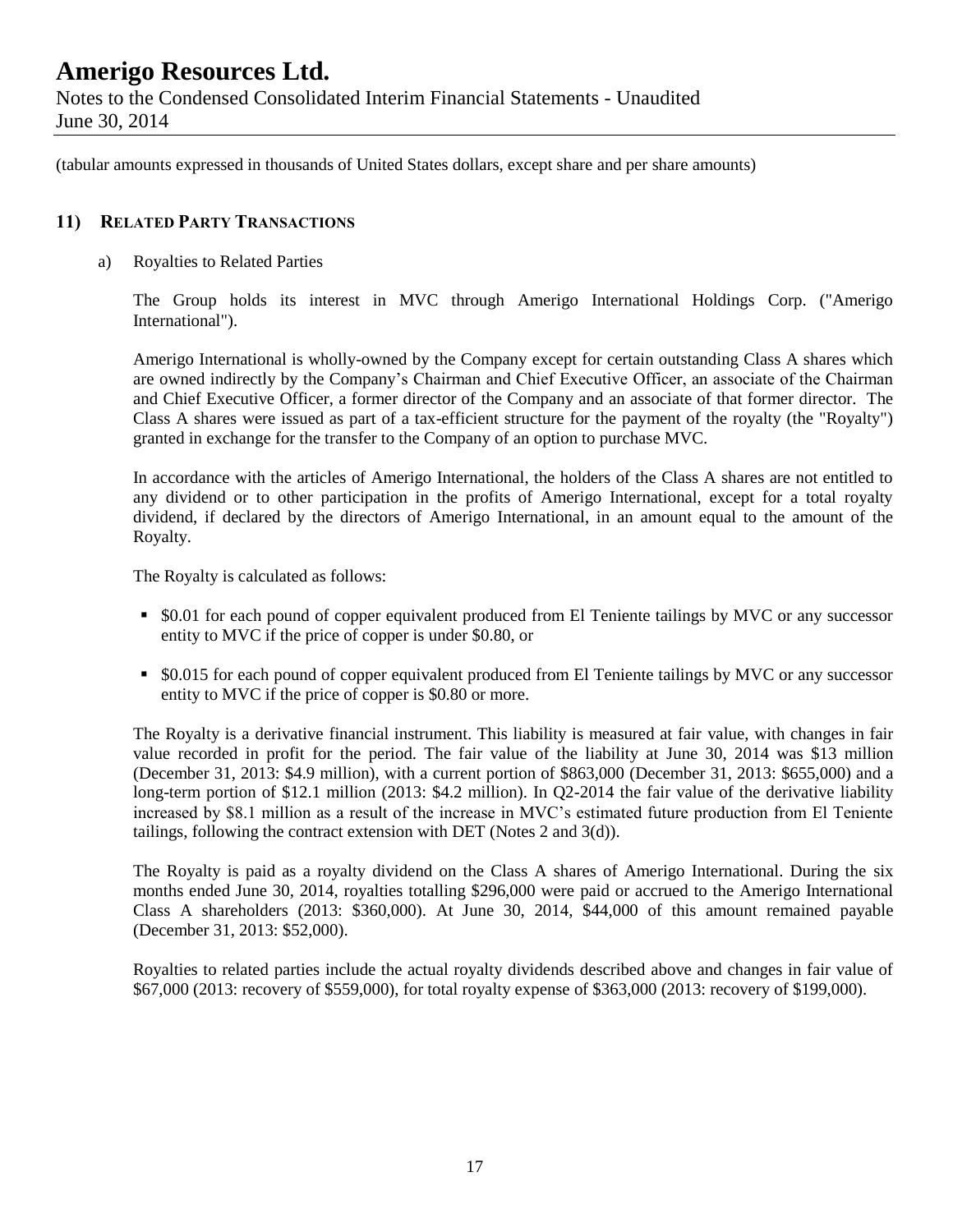|               | Notes to the Condensed Consolidated Interim Financial Statements - Unaudited |  |  |
|---------------|------------------------------------------------------------------------------|--|--|
| June 30, 2014 |                                                                              |  |  |

(tabular amounts expressed in thousands of United States dollars, except share and per share amounts)

b) Purchases of Goods and Services

The Company's related parties consist of companies owned by executive officers and directors, as follows:

|                                   | <b>Nature of Transactions</b> |
|-----------------------------------|-------------------------------|
| Zeitler Holdings Corp.            | Management                    |
| Michael J. Kuta Law Corporation   | Management                    |
| Delphis Financial Strategies Inc. | Management                    |

The Company incurred the following fees in connection with companies owned by executive officers and directors and in respect of salaries paid to an officer. Transactions have been measured at the exchange amount which is determined on a cost recovery basis.

|                              | Six months      | Six months      |
|------------------------------|-----------------|-----------------|
|                              | ended           | ended           |
|                              | <b>June 30,</b> | <b>June 30,</b> |
|                              | 2014            | 2013            |
|                              | S               | <sup>\$</sup>   |
| Salaries and management fees | 522             | 426             |

### c) Key Management Compensation

The remuneration of directors and other members of key management during the periods ended June 30, 2014 and 2013 were as follows:

|                                | Six months      | Six months      |
|--------------------------------|-----------------|-----------------|
|                                | ended           | ended           |
|                                | <b>June 30,</b> | <b>June 30,</b> |
|                                | 2014            | 2013            |
|                                |                 | \$              |
| Management and directors' fees | 712             | 560             |
| Share-based payments           | 369             | 52              |
|                                | 1,081           | 612             |

Share-based payments are the fair value of options vested to key management personnel.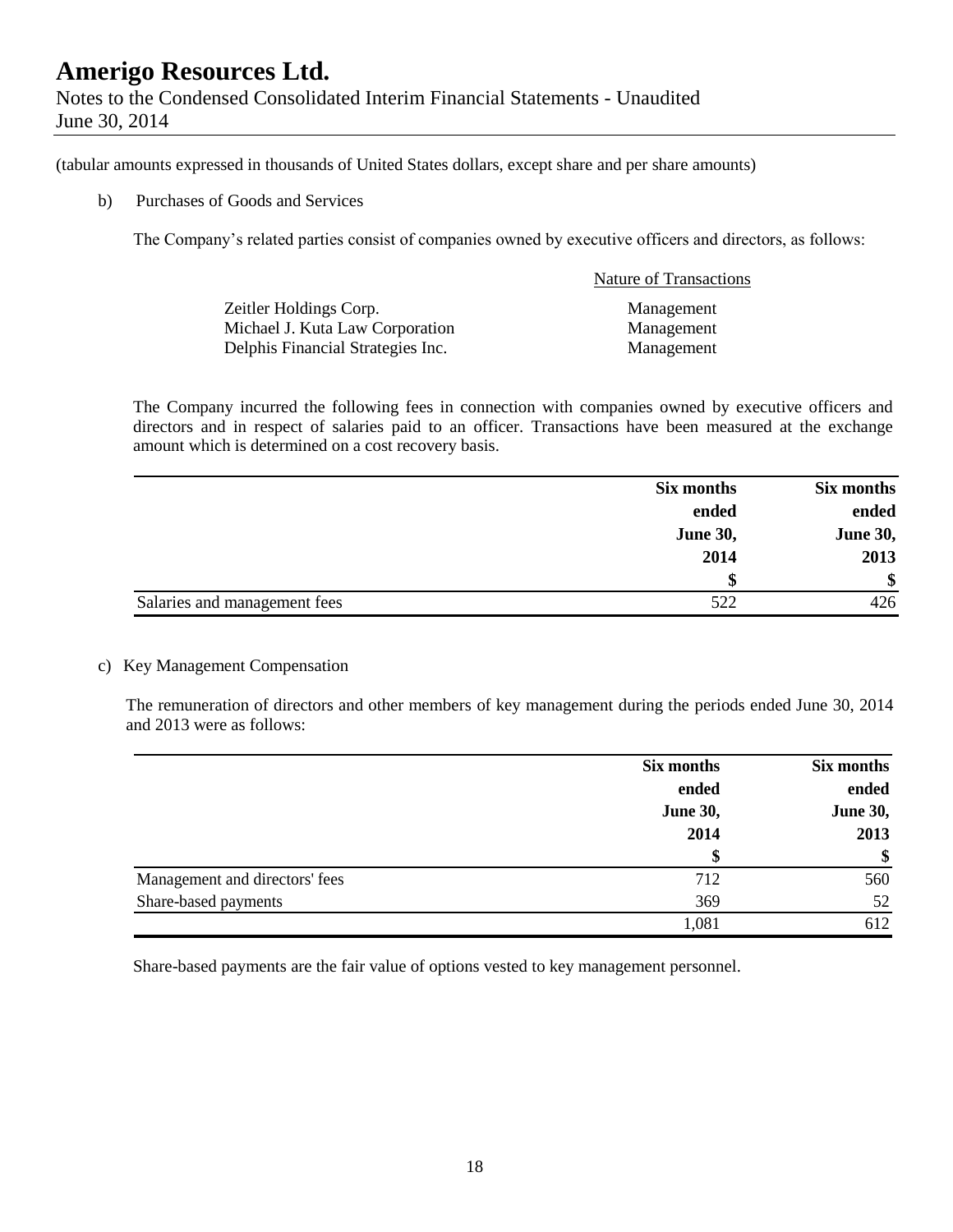(tabular amounts expressed in thousands of United States dollars, except share and per share amounts)

### **12) EQUITY**

a) Share Capital

Authorised share capital consists of an unlimited number of common shares without par value.

b) Share Options

There were 3,500,000 options granted in the three months ended June 30, 2014. The weighted average fair value of the options granted in this period was estimated at Cdn\$0.19 per option at the grant date based on the Black-Scholes option-pricing model using the following assumptions:

|                                 | 2014   | 2013 |
|---------------------------------|--------|------|
|                                 | \$     | \$   |
| Weighted average share price    | 0.44   |      |
| Weighted average exercise price | 0.44   |      |
| Dividend yield                  | 0%     |      |
| Risk free interest rate         | 1.59%  |      |
| Pre-vest forfeiture rate        | 0%     |      |
| Expected life (years)           | 4.73   |      |
| Expected volatility             | 49.20% |      |

Outstanding share options:

|                        |              | June 30, 2014 |              | December 31, 2013        |  |
|------------------------|--------------|---------------|--------------|--------------------------|--|
|                        |              | Weighted      |              | Weighted                 |  |
|                        |              | average       |              | average                  |  |
|                        |              | exercise      |              | exercise                 |  |
|                        | <b>Share</b> | price         | <b>Share</b> | price                    |  |
|                        | options      | $Cdn$ \$      | options      | $Cdn$ \$                 |  |
| At start of the period | 11,265,000   | 0.84          | 12,300,000   | 0.95                     |  |
| Exercised              | (900,000)    | 0.31          |              | $\overline{\phantom{a}}$ |  |
| Granted                | 3,500,000    | 0.44          | (1,035,000)  | 2.13                     |  |
| At end of the period   | 13,865,000   | 0.77          | 11,265,000   | 0.84                     |  |
| Vested and exercisable | 12,115,000   | 0.82          | 11,265,000   | 0.84                     |  |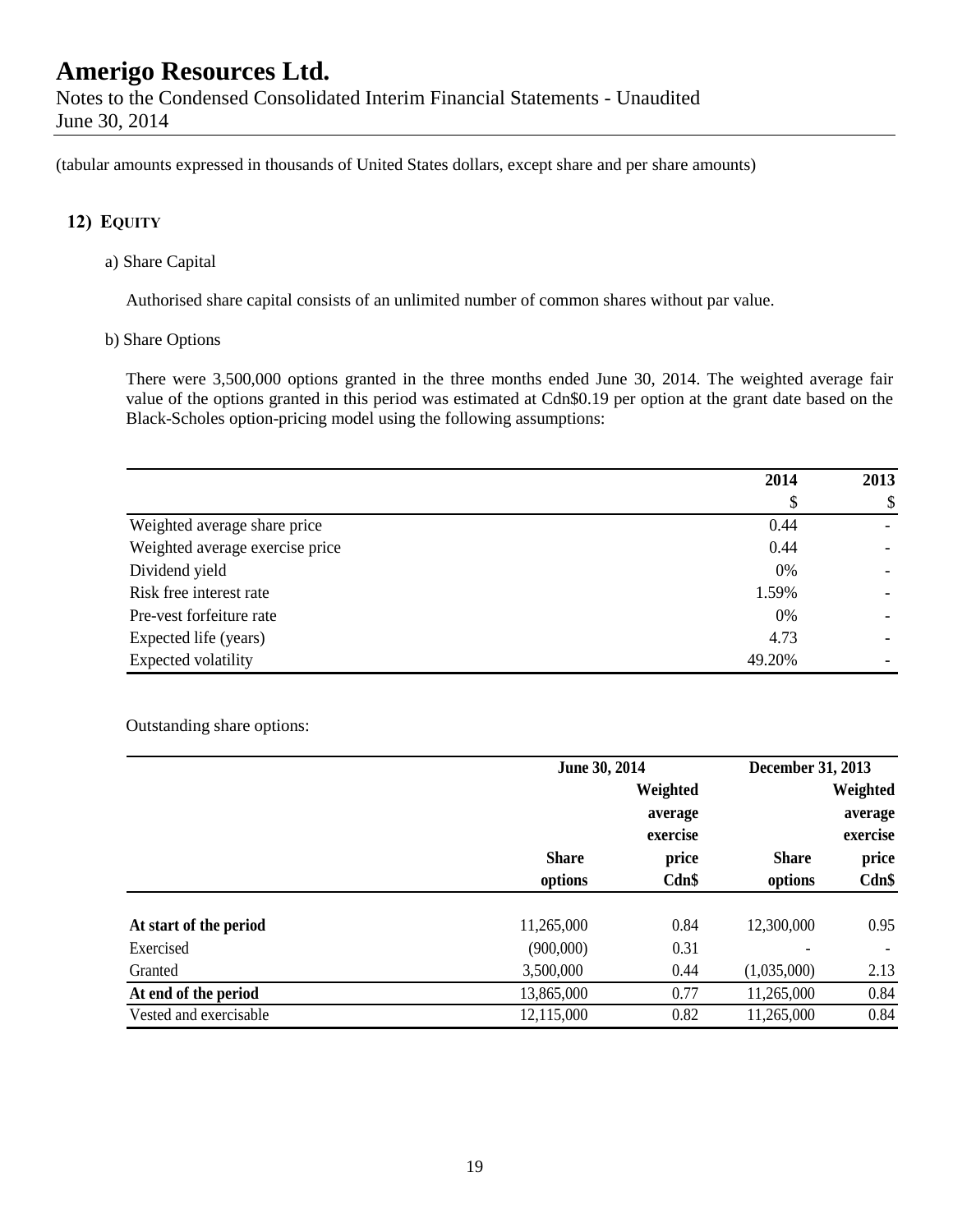(tabular amounts expressed in thousands of United States dollars, except share and per share amounts)

Information relating to share options outstanding at June 30, 2014 is as follows:

| Weighted<br>Average<br>remaining<br>Weighted<br>life<br>average<br>of<br>exercise price<br>outstanding<br>on vested<br>options<br>options<br>$Cdn$ \$<br>(years) | Weighted<br>average<br>exercise price<br><sub>on</sub><br>outstanding<br>options<br>$Cdn$ \$ | <b>Price range</b><br>$Cdn$ \$ | <b>Vested share</b><br>options | Outstanding<br>share options |
|------------------------------------------------------------------------------------------------------------------------------------------------------------------|----------------------------------------------------------------------------------------------|--------------------------------|--------------------------------|------------------------------|
| 4.87<br>0.44                                                                                                                                                     | 0.44                                                                                         | $0.44 - 0.48$                  | 1,750,000                      | 3,500,000                    |
| 0.67<br>1.07                                                                                                                                                     | 0.67                                                                                         | $0.49 - 0.74$                  | 3,965,000                      | 3,965,000                    |
| 0.77<br>2.69                                                                                                                                                     | 0.77                                                                                         | $0.75 - 0.95$                  | 3,200,000                      | 3,200,000                    |
| 1.86<br>1.12                                                                                                                                                     | 1.12                                                                                         | $0.96 - 1.22$                  | 600,000                        | 600,000                      |
| 1.32<br>1.67                                                                                                                                                     | 1.32                                                                                         | 1.23-1.32                      | 2,600,000                      | 2,600,000                    |
| 2.55<br>0.82                                                                                                                                                     | 0.77                                                                                         |                                | 12,115,000                     | 13,865,000                   |

The weighted average remaining life of vested options at June 30, 2014 was 2.21 years.

Further information about share options is as follows:

| Six months                    |                 | Six months      |
|-------------------------------|-----------------|-----------------|
|                               | ended           | ended           |
|                               | <b>June 30,</b> | <b>June 30,</b> |
|                               | 2014            | 2013            |
|                               | ¢               | \$              |
| Total compensation recognized | 387             | 52              |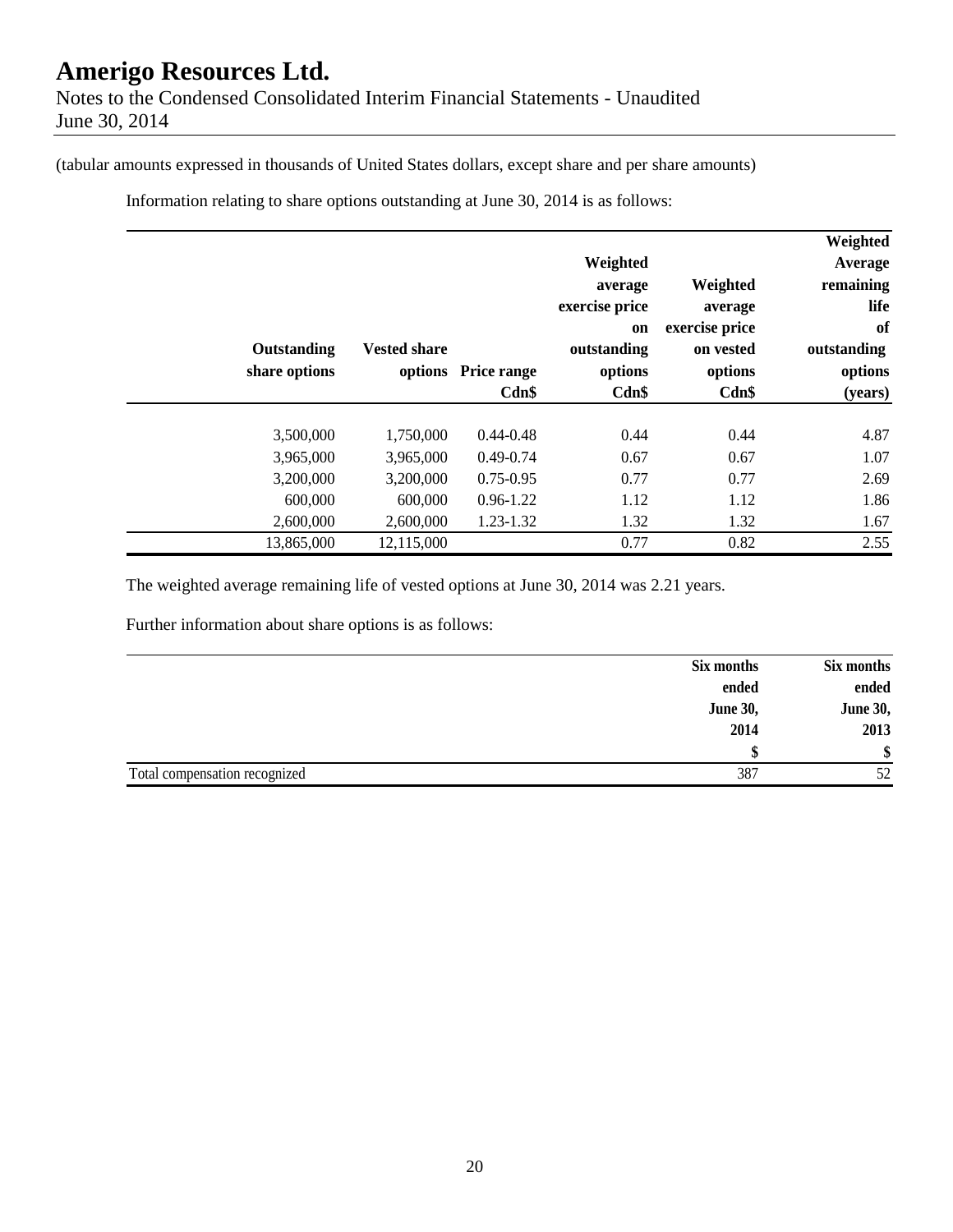(tabular amounts expressed in thousands of United States dollars, except share and per share amounts)

- c) (Loss) earnings per Share
	- i) Basic

Basic (loss) earnings per share is calculated by dividing the (loss) profit attributable to equity owners of the Company by the weighted average number of ordinary shares in issue during the period excluding ordinary shares purchased by the Company and held as treasury shares.

|                                   | <b>Three Months</b><br>ended<br><b>June 30,</b><br>2014 | <b>Three Months</b><br>ended<br><b>June 30,</b><br>2013 | <b>Six Months</b><br>ended<br><b>June 30,</b><br>2014 | <b>Six Months</b><br>ended<br><b>June 30,</b><br>2013<br>\$ |
|-----------------------------------|---------------------------------------------------------|---------------------------------------------------------|-------------------------------------------------------|-------------------------------------------------------------|
| (Loss) profit for the period      | (8,290)                                                 | (837)                                                   | (8,679)                                               | 2,401                                                       |
| Weighted average number of shares | 173,185,536                                             | 172.290.344                                             | 172,810,869                                           | 172,290,344                                                 |
| Basic (loss) earnings per share   | (0.05)                                                  | (0.01)                                                  | (0.05)                                                | 0.01                                                        |

#### ii) Diluted

Diluted (loss) earnings per share are calculated by adjusting the weighted average number of shares outstanding to assume conversion of all potentially dilutive shares. Potentially dilutive shares relate to the exercise of outstanding share purchase options.

|                                                                                       | <b>Three months</b><br>ended<br><b>June 30,</b> | Three months<br>ended<br><b>June 30,</b> | <b>Six Months</b><br>ended<br><b>June 30,</b> | <b>Six Months</b><br>ended<br><b>June 30,</b> |
|---------------------------------------------------------------------------------------|-------------------------------------------------|------------------------------------------|-----------------------------------------------|-----------------------------------------------|
|                                                                                       | 2014                                            | 2013                                     | 2014                                          | 2013                                          |
|                                                                                       | \$                                              | \$                                       |                                               | \$                                            |
| (Loss) profit for the period                                                          | (8,290)                                         | (837)                                    | (8,679)                                       | 2,401                                         |
| Weighted average number of ordinary shares in issue<br>Effect of dilutive securities: | 173,185,536                                     | 172,290,344                              | 172,810,869                                   | 172.290.344                                   |
| Share options                                                                         |                                                 |                                          |                                               | 606,522                                       |
| Weighted average diluted shares outstanding                                           | 173, 185, 536                                   | 172,290,344                              | 172,810,869                                   | 172,896,866                                   |
| Diluted (loss) earnings per share                                                     | (0.05)                                          | (0.01)                                   | (0.05)                                        | 0.01                                          |

The number of anti-dilutive securities excluded from diluted loss per share calculation for the three and six months ended June 30, 2014 was 3,383,333 share options (three months ended June 30, 2013: 606,522 share options).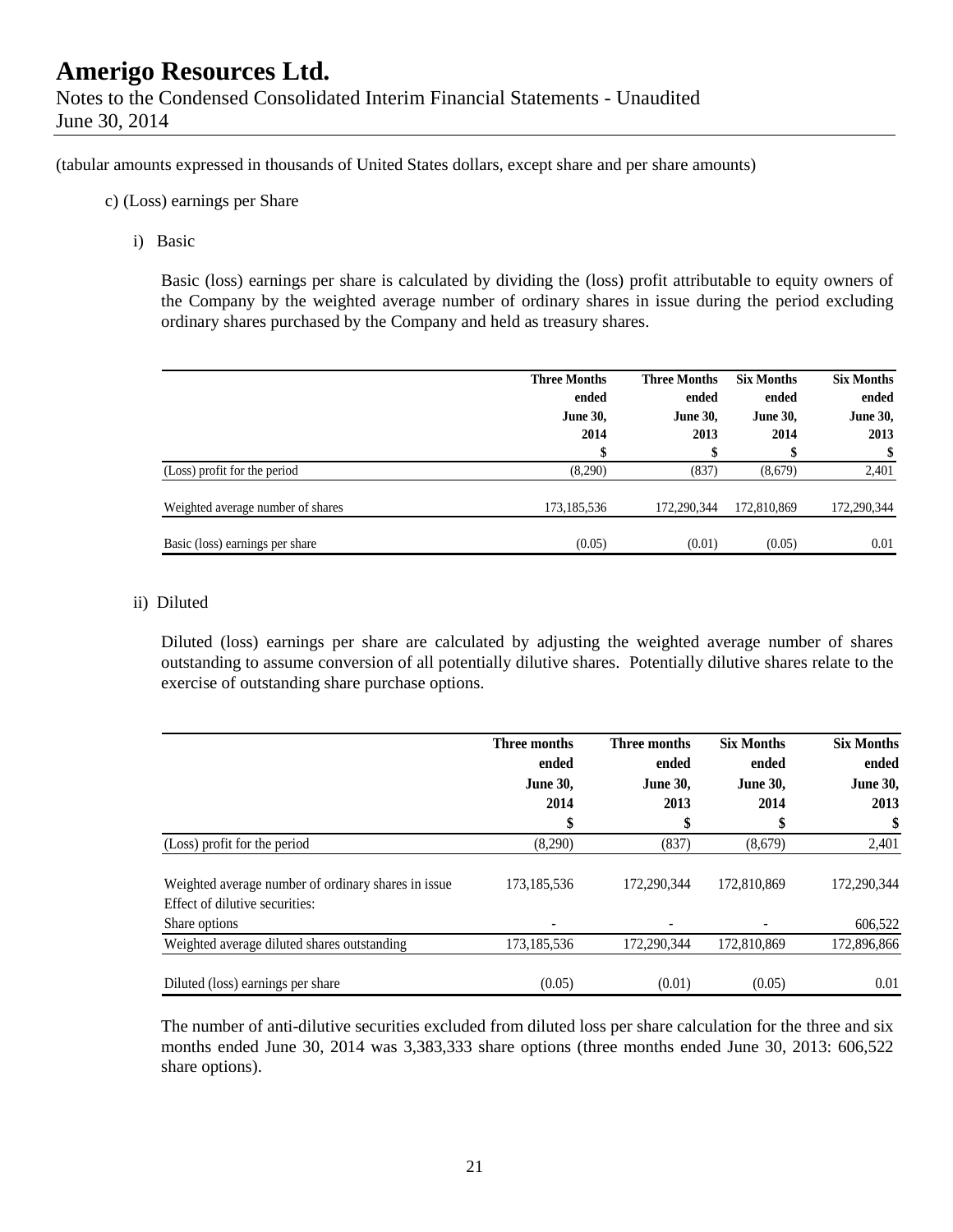(tabular amounts expressed in thousands of United States dollars, except share and per share amounts)

### **13) SEGMENT INFORMATION**

Operating segments are based on the reports reviewed by the board of directors that are used to make strategic decisions. The Company has one operating segment, the production of copper concentrates with the production of molybdenum concentrates as a by-product.

The geographic distribution of non-current assets is as follows:

|        |                 | Property, plant and equipment |                          | <b>Other</b>             |
|--------|-----------------|-------------------------------|--------------------------|--------------------------|
|        | <b>June 30,</b> | December 31,                  |                          | December 31,             |
|        | 2014            | 2013                          | 2014                     | 2013                     |
| Chile  | 127,874         | 116,344                       | 6,746                    | 28,318                   |
| Canada | 235             | 257                           | $\overline{\phantom{0}}$ | $\overline{\phantom{0}}$ |
|        | 128,109         | 116,601                       | 6,746                    | 28,318                   |

All of the Group's revenue originates in Chile.

In the three months ended June 30, 2014, the Group's sales to one customer represented 95% of reported revenue (2013: 97%).

### **14) EXPENSES BY NATURE**

Cost of sales consists of the following:

|                               | Three months<br>ended | Three months<br>ended | Six months<br>ended | Six months<br>ended |
|-------------------------------|-----------------------|-----------------------|---------------------|---------------------|
|                               | <b>June 30,</b>       | <b>June 30,</b>       | <b>June 30,</b>     | <b>June 30,</b>     |
|                               | 2014                  | 2013                  | 2014                | 2013                |
|                               | \$                    | \$                    | \$                  | \$                  |
| Production costs              | 15,565                | 17,867                | 34,566              | 39,199              |
| El Teniente royalty           | 6,250                 | 7,317                 | 12,671              | 18,017              |
| Depreciation and amortization | 2,668                 | 4,462                 | 7,406               | 8,623               |
| Administration                | 1,297                 | 1,195                 | 2,489               | 2,579               |
| Transportation                | 347                   | 362                   | 701                 | 822                 |
|                               | 26,127                | 31,203                | 57,833              | 69,240              |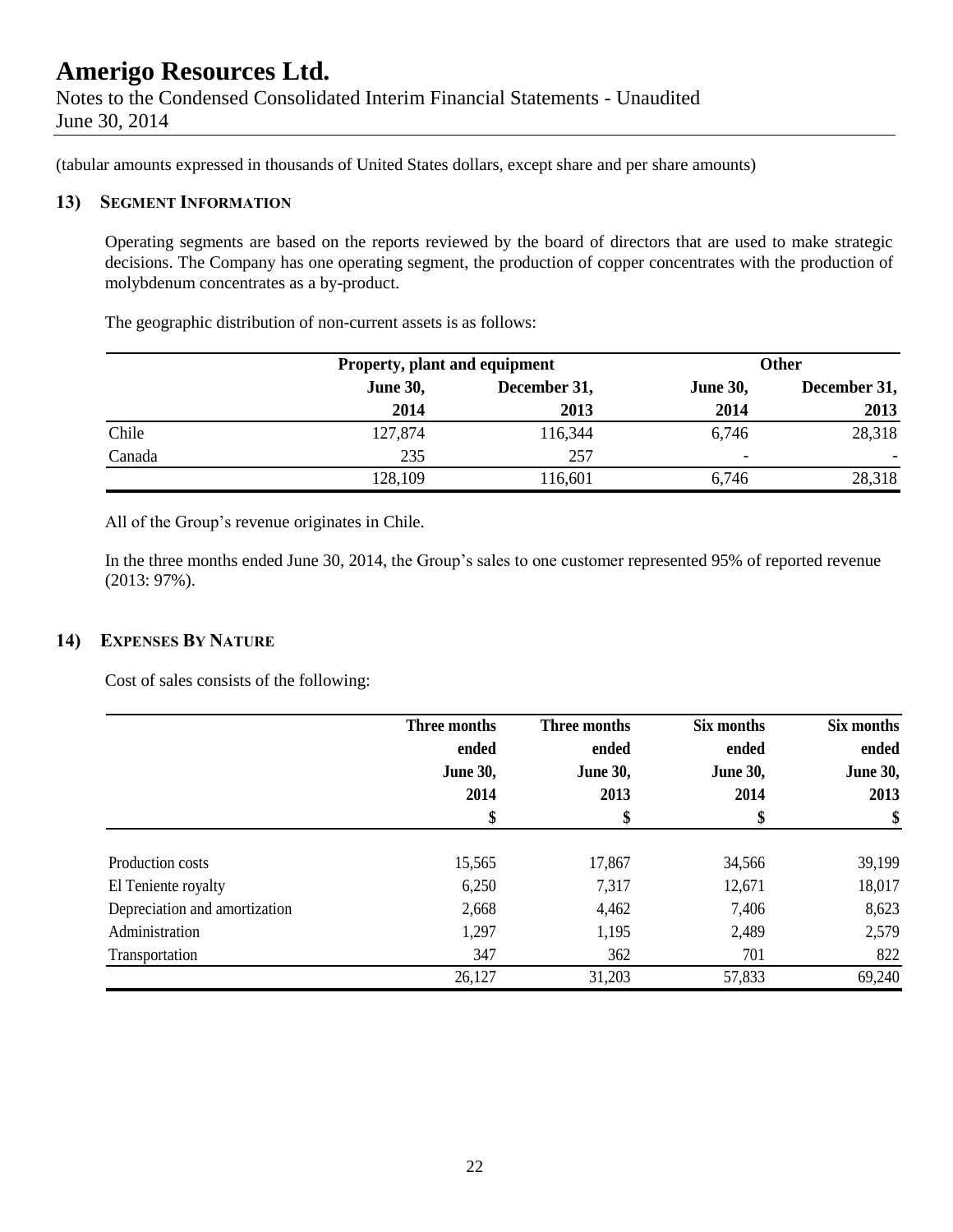(tabular amounts expressed in thousands of United States dollars, except share and per share amounts)

General and administration expenses consist of the following:

|                                            | Three months<br>ended<br><b>June 30,</b><br>2014<br>\$ | Three months<br>ended<br><b>June 30,</b><br>2013<br>\$ | Six months<br>ended<br><b>June 30,</b><br>2014 | Six months<br>ended<br><b>June 30,</b><br>2013<br>\$ |
|--------------------------------------------|--------------------------------------------------------|--------------------------------------------------------|------------------------------------------------|------------------------------------------------------|
|                                            |                                                        |                                                        |                                                |                                                      |
|                                            |                                                        |                                                        |                                                |                                                      |
|                                            |                                                        |                                                        |                                                |                                                      |
|                                            |                                                        |                                                        |                                                |                                                      |
| Office and general expenses                | 164                                                    | 186                                                    | 583                                            | 592                                                  |
| Salaries, management and professional fees | 451                                                    | 418                                                    | 989                                            | 793                                                  |
| Share-based payment compensation           | 387                                                    | 21                                                     | 387                                            | 52                                                   |
| Bad debt recovery                          |                                                        | (52)                                                   |                                                | (52)                                                 |
| Royalties to related parties               | 318                                                    | (299)                                                  | 363                                            | (199)                                                |
|                                            | 1,320                                                  | 274                                                    | 2,322                                          | 1,186                                                |

## **15) FINANCE EXPENSE**

|                                            | Three months<br>ended<br><b>June 30,</b><br>2014<br>S | Three months<br>ended<br><b>June 30,</b><br>2013 | Six months<br>ended<br><b>June 30,</b><br>2014 | Six months<br>ended<br><b>June 30,</b><br>2013<br>\$ |
|--------------------------------------------|-------------------------------------------------------|--------------------------------------------------|------------------------------------------------|------------------------------------------------------|
|                                            |                                                       |                                                  |                                                |                                                      |
|                                            |                                                       |                                                  |                                                |                                                      |
|                                            |                                                       |                                                  |                                                |                                                      |
|                                            | 64                                                    | 72                                               | 119                                            | 229                                                  |
| Interest charges                           |                                                       |                                                  |                                                |                                                      |
| Interest rate swap-change in fair value    |                                                       | (51)                                             |                                                | (116)                                                |
| Asset retirement obligation accretion cost | 31                                                    | 93                                               | 125                                            | 186                                                  |
|                                            | 95                                                    | 114                                              | 244                                            | 299                                                  |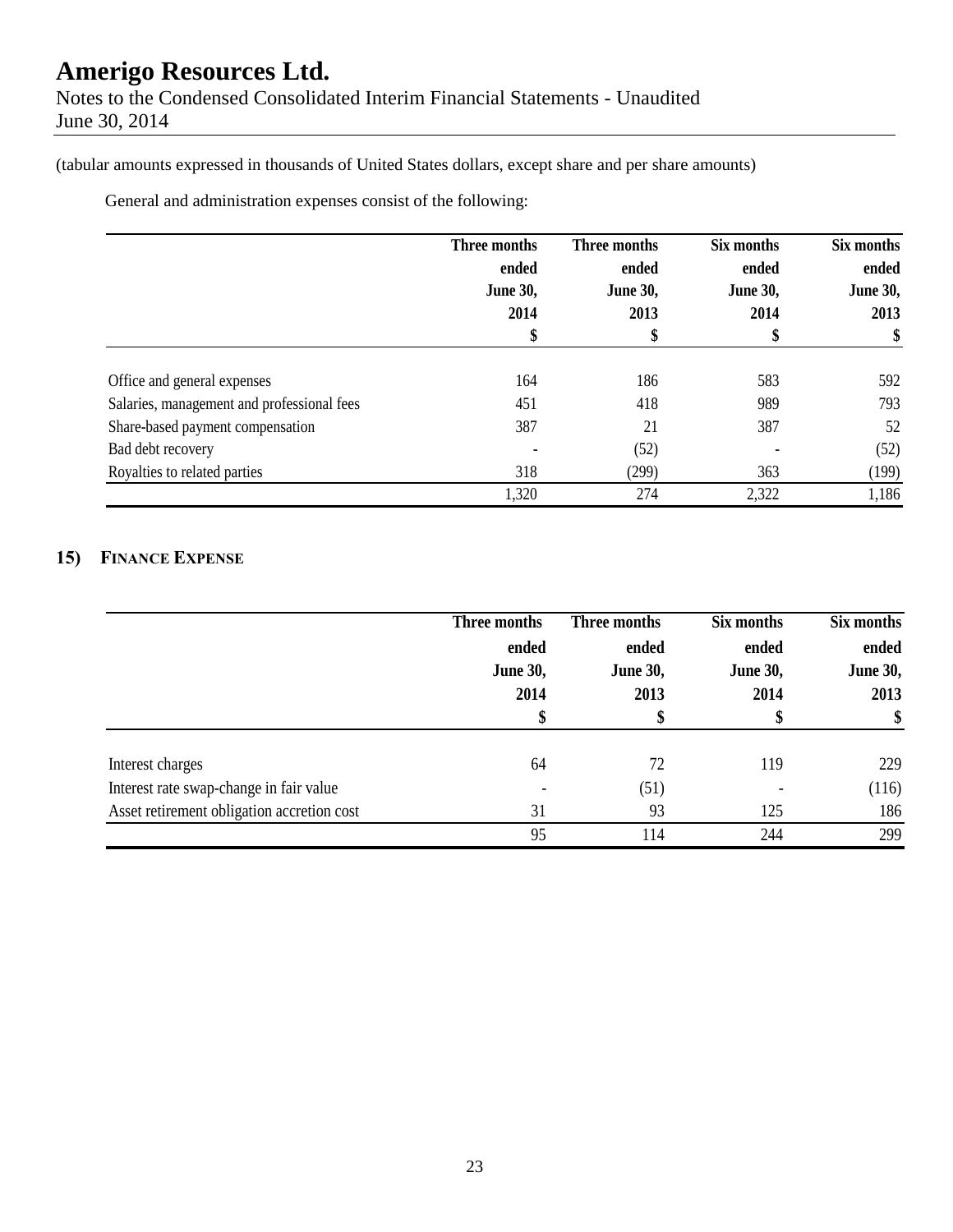Notes to the Condensed Consolidated Interim Financial Statements - Unaudited June 30, 2014

(tabular amounts expressed in thousands of United States dollars, except share and per share amounts)

### **16) OTHER (GAINS) EXPENSES**

|                                 | Three months<br>ended<br><b>June 30,</b><br>2014 | Three months<br>ended<br>June,<br>2013 | Six months<br>ended<br><b>June 30,</b><br>2014 | Six months<br>ended<br>June,<br>2013<br>\$ |
|---------------------------------|--------------------------------------------------|----------------------------------------|------------------------------------------------|--------------------------------------------|
| Foreign exchange (gain) expense | (318)                                            | 1,003                                  | (515)                                          | 905                                        |
| Other gains                     | (47)                                             | (101)                                  | (127)                                          | (212)                                      |
|                                 | (365)                                            | 902                                    | (642)                                          | 693                                        |

## **17) SUPPLEMENTARY CASH FLOW INFORMATION**

|                                                                      | 2014    | 2013    |
|----------------------------------------------------------------------|---------|---------|
|                                                                      | \$      | \$      |
| Interest and taxes paid<br>(a)                                       |         |         |
| Interest paid                                                        | 72      | 102     |
| Income taxes paid                                                    | 1,079   | 1,290   |
| (b) Other                                                            |         |         |
| Decrease in accounts payable related to the acquisition of plant and | (1,302) | (2,280) |
| equipment                                                            |         |         |
| Cash paid during the year for royalty dividends to related parties   | 304     | 370     |

### **18) COMMITMENTS**

- a) MVC entered into an agreement with its current power provider with a term from January 1, 2010 to December 31, 2017 which establishes minimum stand-by charges based on peak hour power supply calculations, currently estimated to be approximately \$365,000 per month for the period January 1, 2014 to December 31, 2017.
- b) The Company has entered into a joint lease agreement together with an unrelated corporation for the lease of office premises in Vancouver. The lease is for a five year term commencing August 1, 2011, and the Company's share of basic rent commitments for the remaining term of the contract is approximately \$264,000.
- c) The Master Agreement with DET has a Closure Plan clause requiring MVC and DET to work jointly to assess, under the new production scenario, the revision of the closure plan for the Cauquenes Deposit and compare it to the current plan in the possession of DET. In the case of any variation in the interests of DET due to MVC's activities extracting and processing tailings contained in Cauquenes, the Parties will jointly evaluate the form of implementation and financing or compensation of such variation. Until such time as the estimation of the new closure plan is available and the Parties agree on the terms of compensation resulting from the revised plan, it is the Company's view there is no obligation to record a provision because the amount, if any, is not possible to determine.